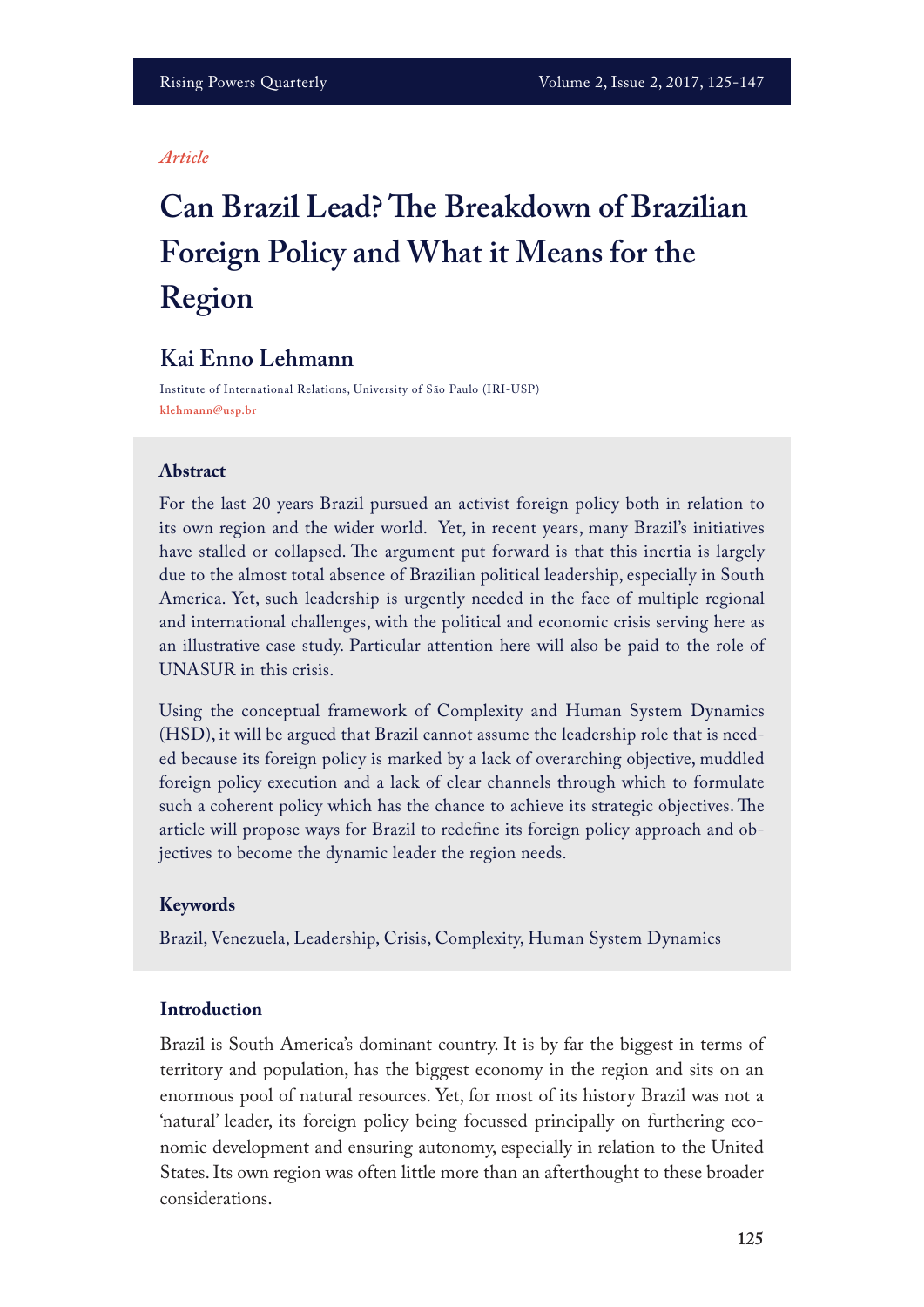Only with the arrival of Fernando Henrique Cardoso as President in 1995, followed by President Lula, did Brazil assume a more proactive foreign policy posture. Trying to engage across the world and to reform the international political architecture, Brazil was also at the forefront of promoting regional cooperation in South America for both political and economic purposes.

Little of this activism survives today and some of its achievements are crumbling. Mired in a domestic political and economic crisis, the country has been largely absent from the international stage. At the same time, regional cooperation has essentially come to a halt. This is both regrettable and dangerous, bearing in mind the multiple challenges faced within the region. Brazilian leadership is urgently needed to navigate these challenges and could make a signifcant and positive contribution to solving the various problems confronted.

This article aims to answer three questions: What factors explain this breakdown of foreign policy activism by Brazil over the last few years? What does this breakdown mean for both Brazil as it engages with the world and, more importantly, in South America? What can be done to overcome this inertia?

To answer these questions, the article will use Complexity and Human Systems Dynamics as a conceptual framework to reinterpret mainly existing scholarship, arguing that this approach offers a set of fresh perspectives which will enable analysts and foreign policy makers to address the problems many of them have themselves identified. The current situation in Venezuela will serve as an illustrative case study. Out of this case study, some original conclusions will be drawn on the possible actions to address the problems identifed. Areas for further research will also be outlined.

# **Brazilian Foreign Policy in Perspective: A Brief History**

Brazilian foreign policy has, historically, been marked by a great deal of continuity. In broad terms, one can identify the following principles: First, there has been a search for autonomy (Saraiva 2014). Fonseca (1998, p. 368) defnes this concept as 'a desire to infuence the open agenda with values that translate diplomatic tradition and capacity to see the international order with one's own eyes and fresh perspectives.'

A second key theme has been the idea of using foreign policy as a tool for national development. Lafer (2001, p. 108) describes this as 'the objective par excellence of [Brazilian] foreign policy, as a public policy devoted to translating domestic necessities into external possibilities.' In this sense 'development [is] a means to reduc[e] the power asymmetries that were responsible for South American vulnerability' (*ibid*, p. 81), making clear the link between the need for development and the quest for autonomy.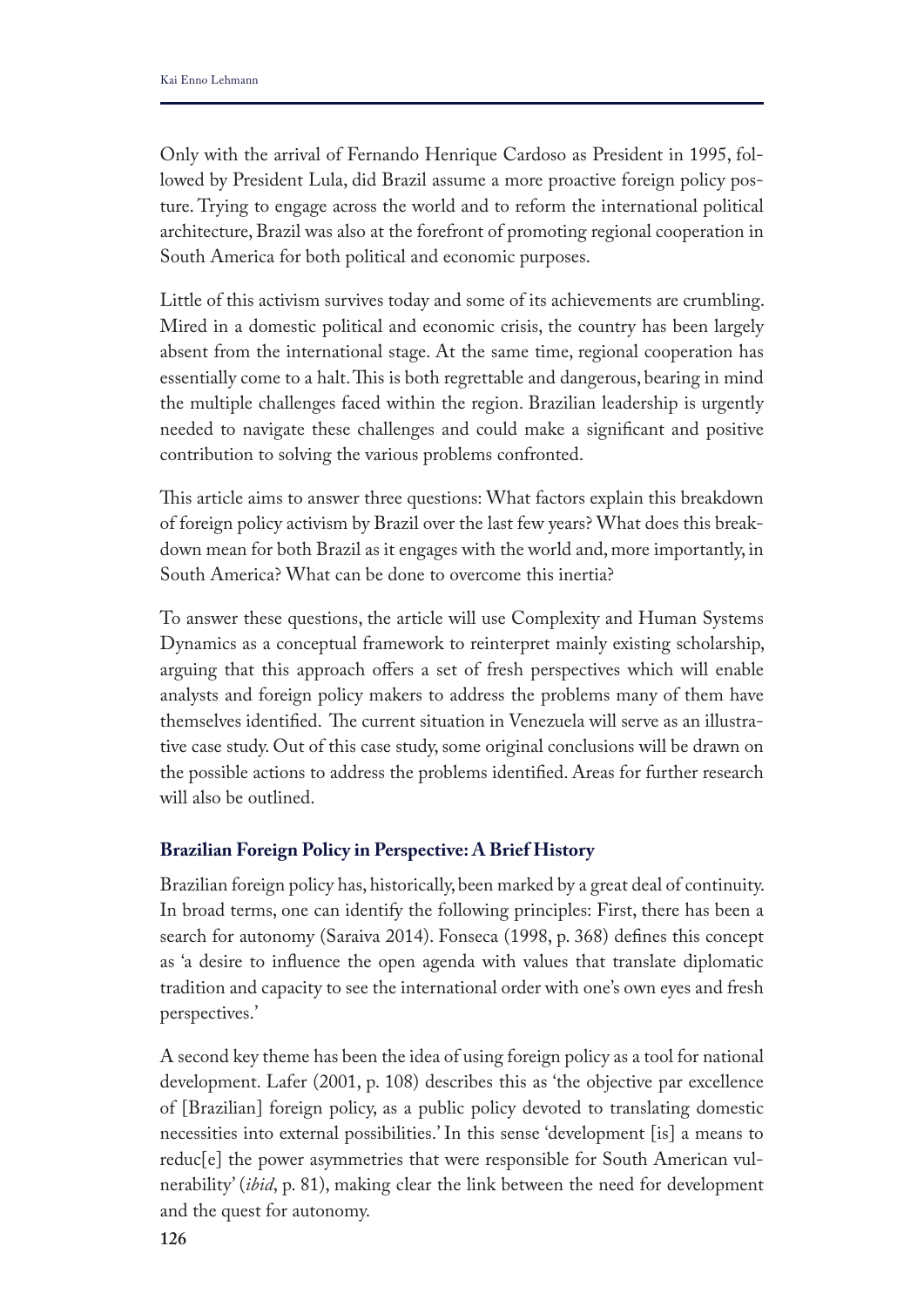A third principle is the desire to be recognized. Lima (2005, p. 6) argues that 'this aspiration turns into foreign policy's very reason for [being].' She traces this desire back to the late 19th century when Brazil joined multiple international agreements and organizations in various policy spheres. The fear of being marginalized manifested itself even more strongly at the start of the 20th century, when Brazil made a point of participating in the Hague conference of 1907 and the Paris peace conference of 1919 in the aftermath of the First World War. On both of these occasions, the country argued strongly for the equality of states and against the distinction between 'great' and 'other' powers (Lafer 2005, pp. 68-74).

These principles have survived as guides for Brazilian foreign policy ever since. Yet, how these principles have been interpreted and translated into action has changed signifcantly.

To get a sense of this evolution, one only has to look at the meaning of the term 'autonomy' in Brazilian foreign policy. For many years, especially during the Cold War, autonomy essentially meant the country keeping its distance from, and therefore keeping out of, the superpower disputes of that time. Only with the end of Brazil's military dictatorship in 1985 and the subsequent end of the Cold War in 1989/90 did Brazil slowly begin to adopt a posture of 'autonomy through participation' (Fonseca Jr. 1998, p. 374). Brazil also started to promote specifc values, such as democracy, 'a positive attitude in relation to human rights, social justice, search for peace [and] non-proliferation' (*ibid*, p. 374). These were seen as crucial preconditions to be able to participate fully within the international system in a post-Cold War world which witnessed the expansion of democracy and the supposed 'victory' of the liberal capitalist order at the 'end of history' (Fukuyama 1992).

These strategic considerations were taken further by the governments led by Presidents Cardoso and Lula. Both not only wanted Brazil to actively participate in the international political system but integrate with it. This phase of 'autonomy through integration' has been seen as the high point of Brazilian activism in foreign policy, which manifested itself in a renewed push for reform of the UN Security Council, active political engagement with the broadly defned 'global south', the push for the creation of new, and the deepening of old, international mechanisms of cooperation, such as the G20 or the BRICS grouping of developing countries (de Almeida 2009). Brazil, then, became an active promoter of international cooperation, regional integration and a keen advocate for profound reform of the international political system.

This change had a significant impact on Brazil's relationship with its own region, South America. Here, since the early 1990s, Brazil led a series of initiatives, creating an 'alphabet soup' of regional- and sub-regional organizations with a wide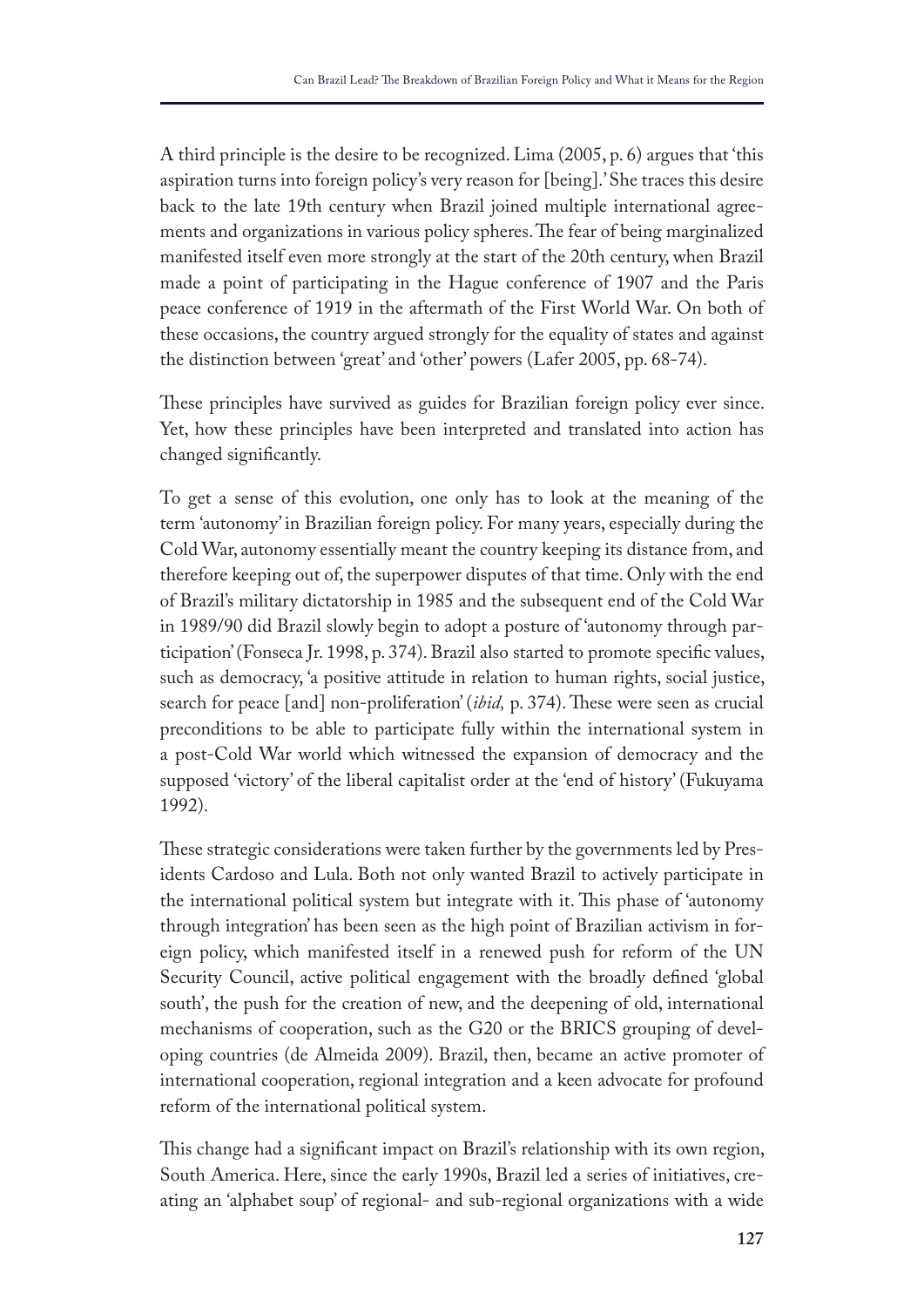range of responsibilities across a wide array of policy areas (Glickhouse 2012). The creation of organizations such as MERCOSUR, the Common Market of the Southern Cone, was a refection of Brazil's desire to promote the region as well as manifest its own leadership credentials (Sweig 2010; Rothkopf 2012). It was also a refection of an emerging consensus across the political spectrum about the kind of economic and political model to follow, inspired by the success of, in particular, the European Single Market. This consensus centred on a belief in free trade and the benefts of opening Brazil up to the wider world. In the region this meant a move away from 'closed' towards 'open' regionalism and a belief in the utility of regionalism as a tool for advancing particular national interests. This consensus was shared, broadly speaking, across the region and benefted greatly from the geopolitical stability of South America (Malamud 2010).

Yet, little of this activism survives today. In fact, many commentators have argued that Brazil is currently in headlong retreat from the international stage (Stuenkel 2014). The country has made deliberate choices, for instance, to disengage from key international forums on security (*ibid*). This disengagement is also reflected in the closing of embassies and consular representations across the globe, as well as other cut backs at the Foreign Ministry, Itamaraty (Stuenkel 2016). As a consequence, many of the initiatives started by Brazil in recent times lie moribond or abandoned. For instance, MERCOSUR is essentially paralyzed, refecting a broader trend of the abandonment of regionalism as a foreign policy tool (Malamud 2012). With this, Brazil's push for profound reforms of the international political architecture has come to a halt without showing durable results (Malamud 2017).

Commentators have put forward a series of arguments to explain this situation. Some point to the country's internal political and economic problems as an explanation for its passive posture (Stuenkel 2016). Others point to former President's Dilma's relative lack of interest in foreign afairs, in sharp contrast to her two immediate predecessors (Zanini 2014). Yet others, however, looking at the more strategic level, point out that, even during its period of activism, Brazil's foreign policy was always hampered by what some have called 'ambiguities' and 'strategic confusion' (Hurrel 2008; Gardini 2015).

These arguments have considerable merit in explaining current Brazilian foreign policy inertia. In what follows I accept these arguments but interpret them through a new and innovative conceptual framework to explain this inertia: Complexity and Human Systems Dynamics. This framework will then be used to outline some tentative suggestions for action to overcome the problems identifed. This is crucial since, whether it is the political and economic crisis in Venezuela, the repercussions of the peace process in Colombia or the impact of the Trumppresidency in the United States, the very near future is likely to present Brazil,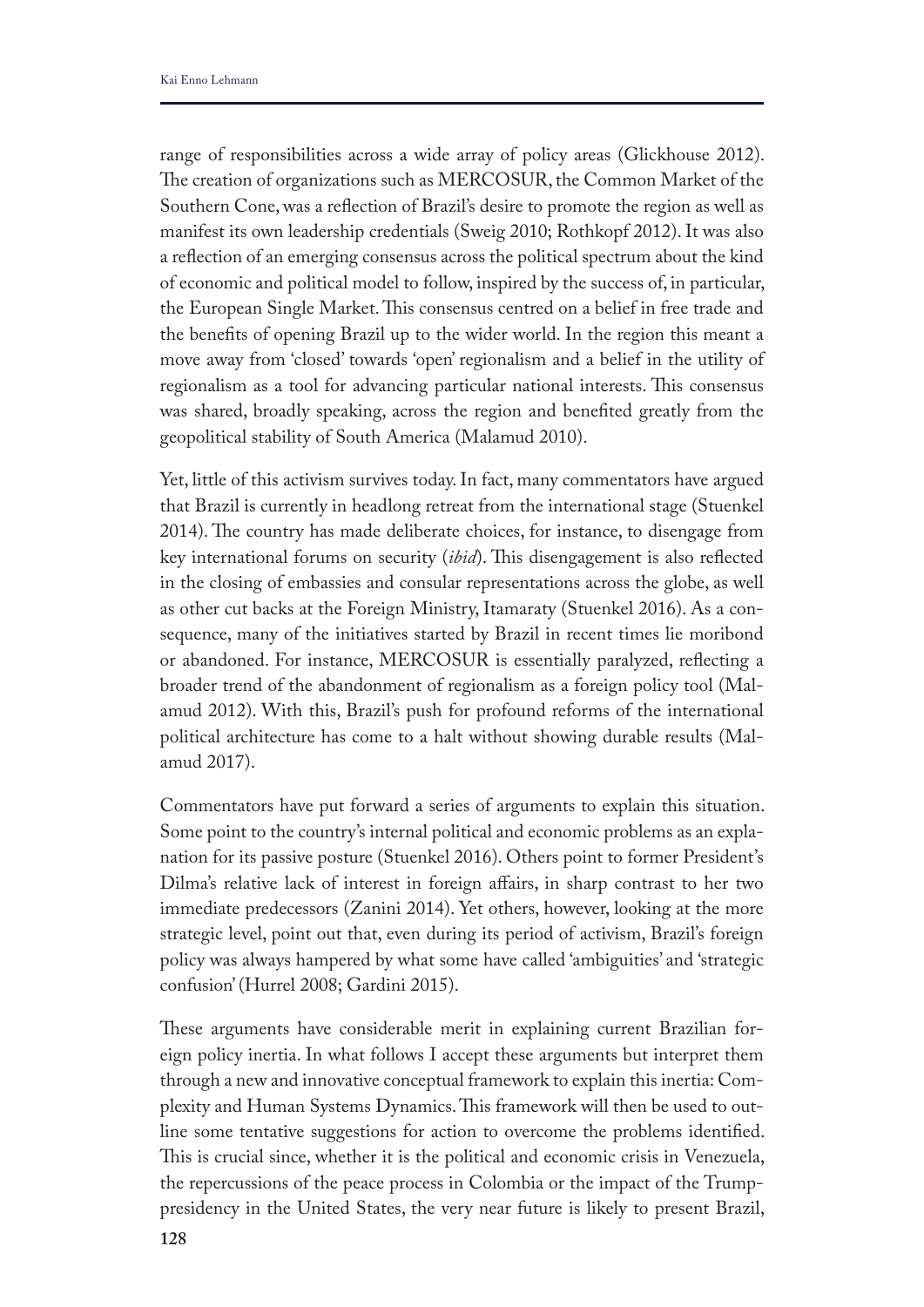and South America, with formidable challenges which will require clear policies and efective leadership.

# **Foreign Policy as a Complex Adaptive System**

Whilst many have acknowledged the multiple problems currently faced by Brazil, in these debates the nature of these problems have often been defned as complicated. As Edwards (2002, p. 17) points out, with complicated problems 'it is possible to work out solutions and implement them.' Therefore, UN Security Council reform is complicated and will require a lot of effort. Reforming the international political architecture is complicated and will require a lot of efort and negotiations. Dealing with the Venezuelan crisis is complicated and will require a lot of effort.

However, as Lehmann (2012) or Geyer & Rihani (2010) have shown international politics and, by extension, foreign policy, are not complicated but complex issues, marked by the following characteristics:

- The presence within the system of a large number of elements
- These elements interact in a rich manner, that is, any element in the system is infuenced by, and infuences, a large number of other elements
- These interactions are often non-linear
- There are feedback loops in the interaction
- The system and its elements are open to their environment
- These systems operate in a state far from equilibrium
- These systems have a history
- The elements of the system are ignorant of the behavior of the system as a whole

In the words of Dooley (1997), this describes a Complex Adaptive System, defned as 'a collection of semi-autonomous agents with the freedom to act in unpredictable ways and whose interactions over time and space generate system-wide patterns.' As Edwards (2002, p. 17) has observed, such systems 'have remarkable resilience in the face of efforts to change them.' This is partly due to the fact that the system's agents 'are constantly changing, as are the relationships between and amongst them' (Eoyang & Holladay, 2013, p. 16-17). As a consequence, 'uncertainty becomes the rule' (*ibid*: 17).

Yet, uncertainty does not mean permanent instability. In fact, in most cases,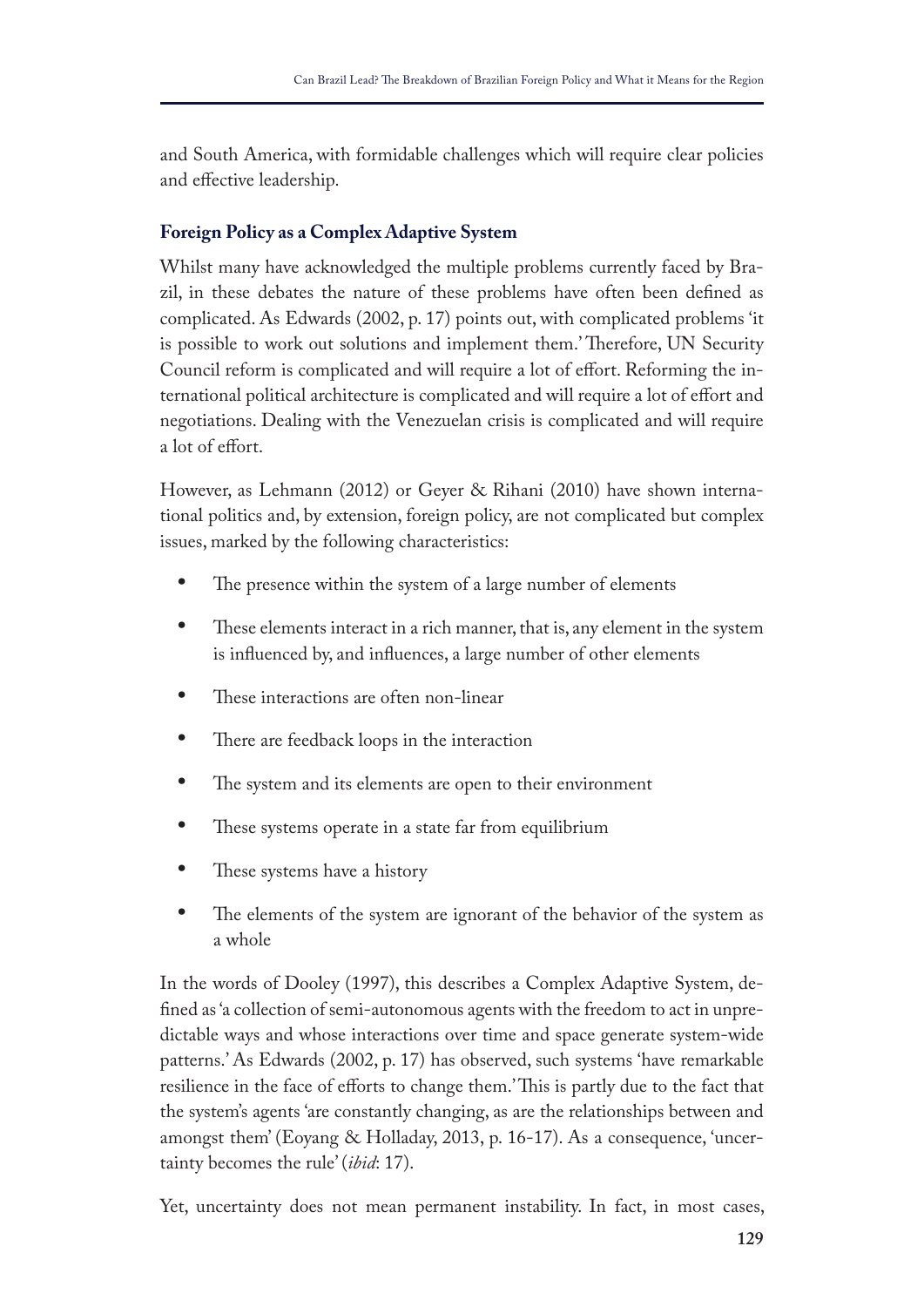changes in the relationship between agents take place within a framework of fundamental systemic stability. As Eoyang and Holladay (2013, p. 17) put it, interactions 'simply change the conditions and relationships among the parts and the whole; they do not change the system in any fundamental way.' The interaction between parts and the whole often sustains existing patterns as 'parts interact to generate emergent patterns while the patterns infuence parts and their interactions. The result is a self-generating, self-organizing reality of human systems dynamics' (*ibid*, p. 18), based on the interdependence between the parts and the whole of the system. Self-organization here is defned as a process by which the internal interactions between agents and conditions of a system generate systemwide patterns (Eoyang 2001).

In such a situation change is dynamical, the result of multiple forces acting in unpredictable ways and generating surprising outcomes which even the most powerful actors cannot control entirely. Change, then, is only partially predictable and characterized by what Malcolm Gladwell (2000) calls 'tipping points' at which the dynamics of the system change profoundly to settle into a new pattern. In such a situation, even if an action could be executed as planned, it would not guarantee the 'right' result. As elements of a CAS are multiple and interdependent, 'one can never do only one thing' since one action will have multiple impacts and 'unintended consequences abound' (Jervis 1997). That means that the selforganization of a Complex Adaptive System does not stop at a particular, less so at an externally predetermined, point. Instead 'the best you can hope to do is to build adaptive capacity to coevolve with the system as it changes over time' (Eoyang & Holladay 2013, p. 25).

Consequently, actions have to be constantly evaluated and adjusted depending on particular local circumstances. Decision-making processes have to be fexible and decentralized. They have to be able to respond and adapt to unforeseen circumstances as agents of the system respond and adapt to any given policy.

To do so, Eoyang and Holladay (2013) developed a process they call 'Adaptive Action', a 'method for engaging in dynamical change in an ever-emerging, always self-organizing world'. They argue that it is necessary to approach any given problem with the aim of identifying the current state of self-organization to allow for targeted intervention that can change the pattern of self-organization which has given rise to, and sustains, the problem to be tackled. This process is based on three simple questions:

## *What?*

The 'what' question tries to identify the current state of the process of self-organization, which, according to Eoyang (2001), is dependent on three conditions: elements which hold the system together (such as shared objectives, geographical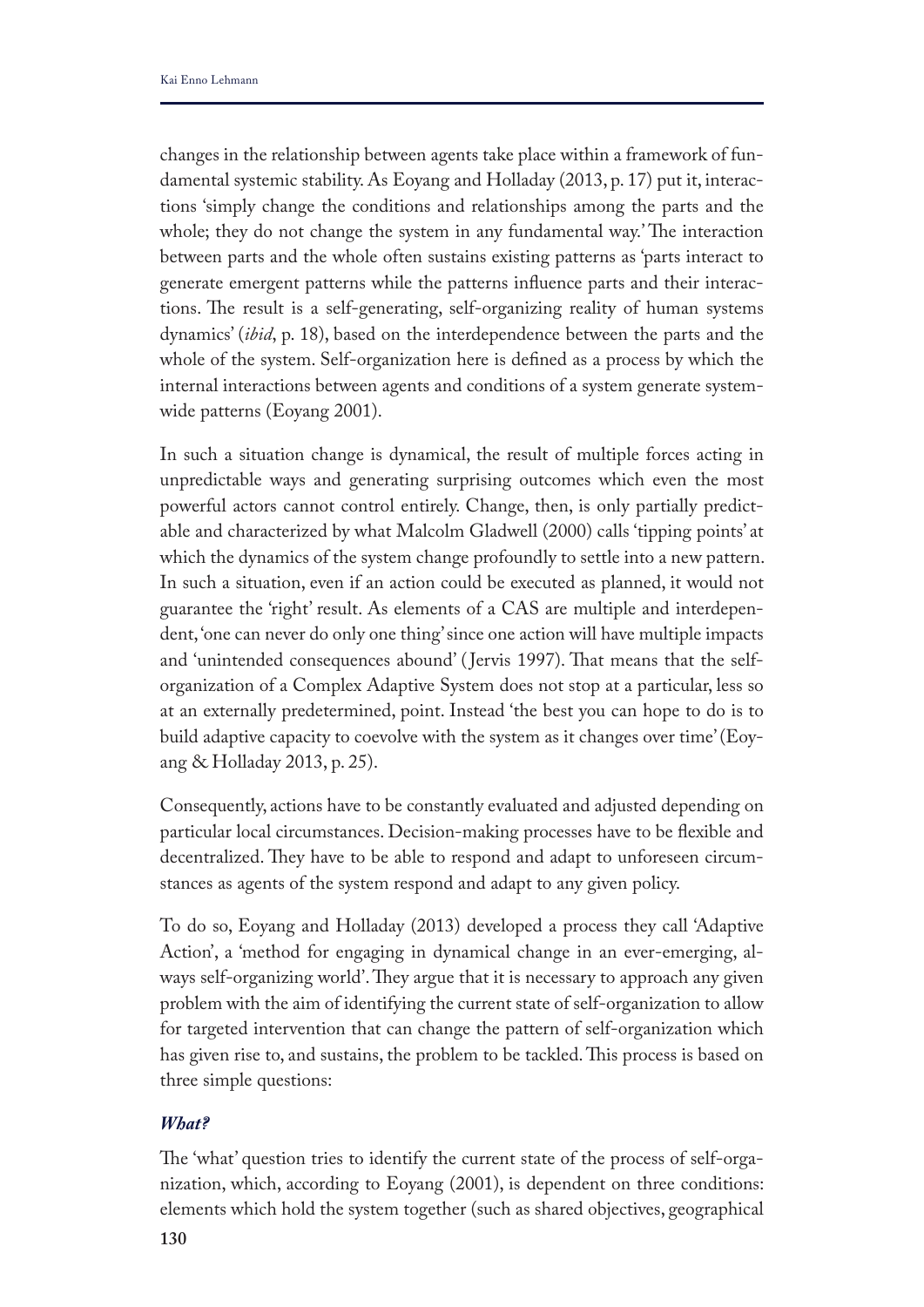locations, social class etc.), diferences between the agents of the system which generate tensions that allow for change (such as diferent interpretations of a particular issue, class, resources, location etc.) and channels through which these diferences can be expressed (media, assemblies, meetings etc.). Eoyang (*ibid*.) calls these conditions 'Containers', 'Diferences' and 'Exchanges'. She also shows that these conditions are interdependent and infuence each other across time and space and can serve diferent functions within diferent particular contexts. A particular condition can serve as a container in one context but a signifcant diference or an exchange in a diferent context.

Questions that might be asked to reveal the current state of self-organization include: What do we see? What containers are the most relevant? What diferences exist and what impact do they have? What exchanges are strongest and what are the weakest etc.?

## *So what (does it mean)?*

The 'so, what' question tries to make sense of what has been observed. What do the patterns we observe mean for any possibility of action? Such a question is critical in that it generates options for action but also allows for the adaptation of action to diferent circumstances across time and space. Questions might include: So what does the current state mean to you, to me and to others? So what does that mean for our ability to act? So what does that mean for the future development of the system?

## *Now what (do we do)?*

The 'now what' question, finally, allows for the taking of action having considered the current state of self-organization and its implications across time and space. Questions may include: Now what will I/you/we/they do? Now what will be communicated to others? Now what will the results and the consequences be?

These three questions allow exercising '[c]onscious influence over self-organizing patterns [as it permits] seeing, understanding, and infuencing the conditions that shape change in complex adaptive systems' (Eoyang & Holladay, 2013, p. 30). Therefore, they allow for the identification of the conditions and patterns that give rise to, and sustain, particular problems, as well as actions to address this problem. As such, it will be useful to defne more precisely what we mean by conditions and patterns.

## *Conditions*

Conditions are the elements of the social system which, individually and in interaction with one another, determine the speed, direction, and path of a social system as it evolves (i.e. self-organises) into the future. In other words, conditions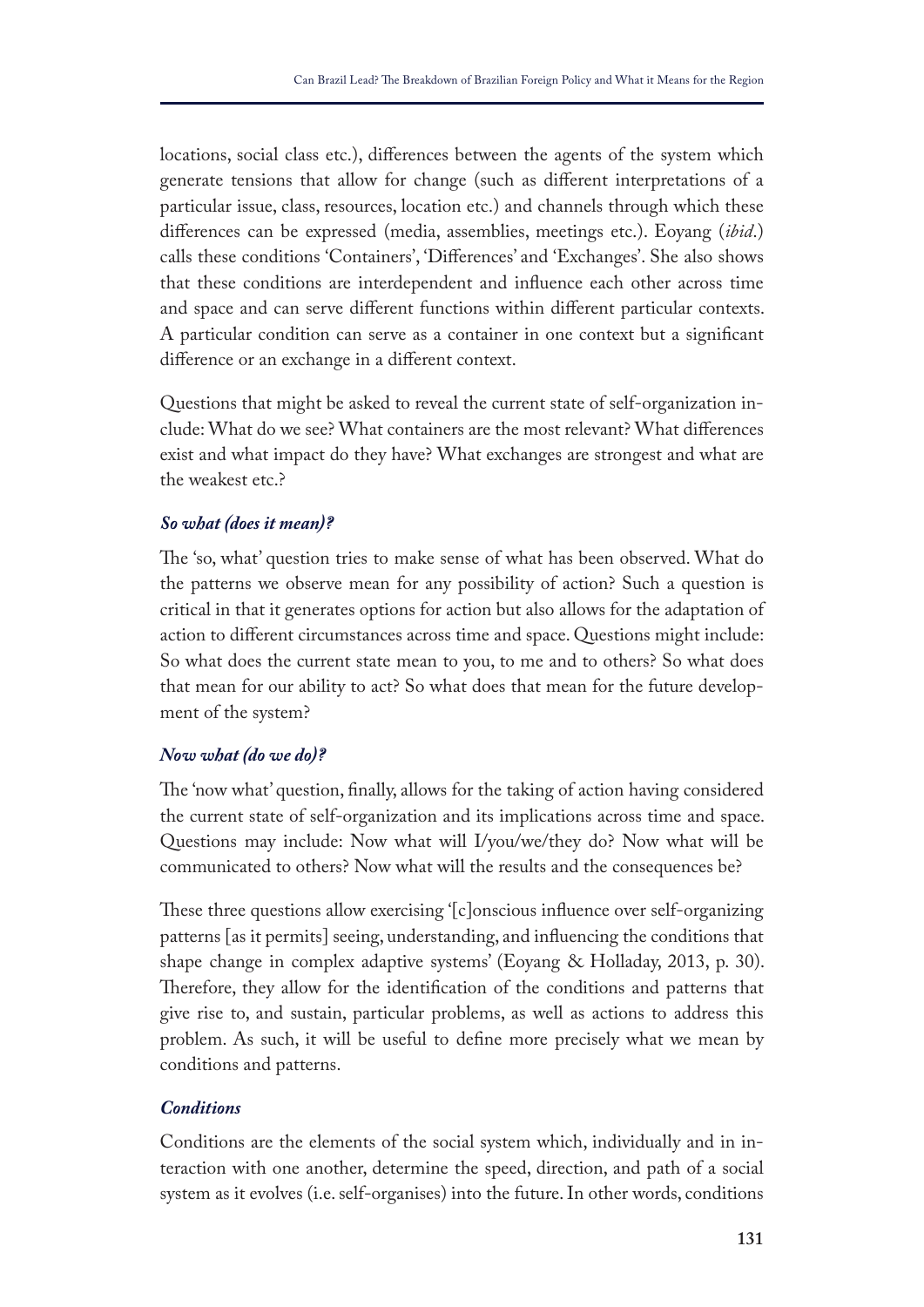and their interactions are critical to the outcome of any process of self-organization.

#### *Patterns*

Patterns are the expression of the interaction between the three diferent conditions outlined above and are understood as 'the similarities, diferences and connections that have meaning across time and space' (Eoyang & Holladay 2013, p. 42).

These terms have critical implications for action. They suggest that problems of the type currently being faced by Brazilian foreign policy-makers are, in fact, the expression of a pattern of interdependent conditions across time and space. Therefore, what need to change are the conditions which form these patterns.

## **Te Decline of Brazilian Foreign Policy from a Complexity Perspective**

As mentioned above, one can detect some overriding principles which have historically guided the country in its dealings with the world. In the context of HSD and Complexity, these principles serve as containers which bound the system. As times changed – the end of the military dictatorship, the end of the Cold War, the changing paradigms of international economics from the 1990s onwards, the change of governments in Brazil etc. – so did the interpretations of these principles, as was outlined above. Yet, the principles itself remained largely in place. This allowed diferent governments to adapt foreign policy to the particular circumstances they found themselves in. In other words, whilst the container remains in place, diferent particular conditions – brought about by gateway events or other changes – led to diferent interpretations of these principles which, in turn, led to practical changes in foreign policy-making.

Presidents, as leaders, are crucial in articulating these interpretations and, therefore, serving as exchanges for the interaction between diferent conditions and actors that inhabit this system and try to shape it. In fact, they are themselves critical conditions. In recent times, perhaps no two Brazilian leaders have taken on this role as articulator of Brazilian foreign policy more clearly and determinedly than Presidents Cardoso and Lula, who governed Brazil from 1995-2010. Both managed, in their own distinct styles, to translate long-standing principles of Brazilian foreign policy into practical policies for their respective circumstances.

In both cases, 'engagement' served as a key container for the overall foreign policy direction. The multiple regional initiatives, the renewed push for a reform of the international political system, the opening up of Brazil to international trade or the enormous efforts that were made to foster cooperation with the so-called 'global south' are all testament to this principle (Altemani & Lessa 2008).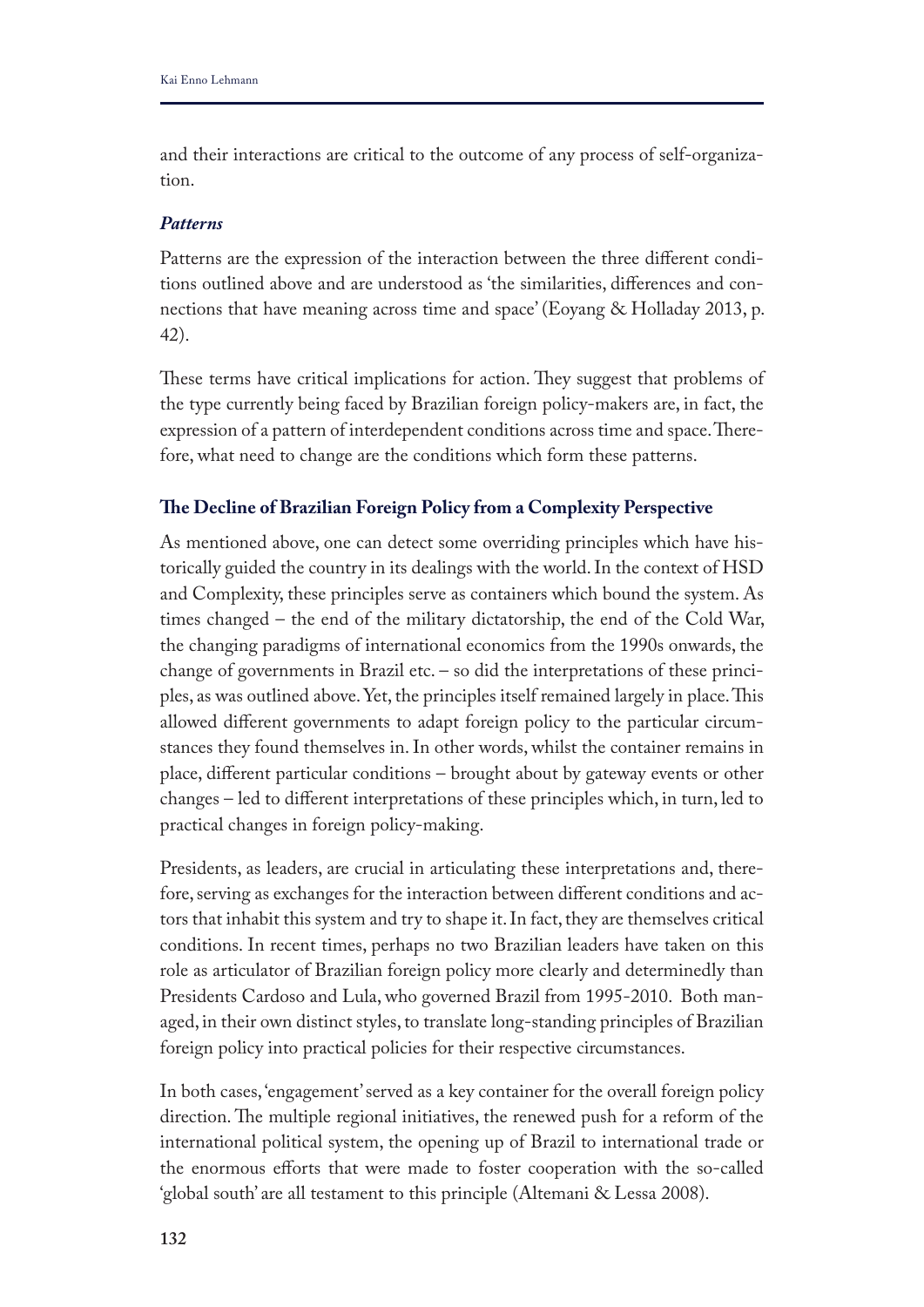Crucially, the idea that Brazil should *lead* these efforts was also a common denominator. This is particularly true for efforts to foster regionalism, as shown by attempts to further MERCOSUR or the founding of UNASUR, which was the result of a Brazilian initiative at the start of the 2000s (Gratius & Saraiva, 2013). Yet, Brazilian leadership extended beyond the region. The BRICS initiative or the close engagement which Lula, in particular, sought with African countries, are also testament to this leadership. In fact, Brazil became an active, if not always efective, actor in both regional and international crisis diplomacy, as was the case after the Honduran military coup of 2009 or the Iran nuclear deal pushed by Brazil and Turkey in 2010 (Council of Foreign Relations 2010).

This is not to say that there were no differences either domestically or internationally. Domestically, it seems clear that the emphasis by Cardoso was more on economic development whilst, for Lula, it was more political and making Brazil heard in the world, although these two objectives obviously overlap (Altemani & Lessa 2008). In fact, and this will become crucial in the later discussion of the current crisis, both used important economic actors, such as Odebrecht, Petrobras or the national development bank BNDES, to underscore their foreign policy objectives, giving those actors key roles in executing a variety of infrastructure projects both in Latin America and Africa that also advanced Brazilian economic and political interests internationally (Malamud 2017). Equally, Brazil's push for a greater role oftentimes met with considerable pushback, as was clearly shown in relation to the above-mentioned cases of Honduras and Iran (Washington Post 2010).

Hence, the diferent emphasis by the two leaders was contained enough and could be channelled through exchanges (or connections) that ensure the movement of information and energy. Here, the strategy of engagement pursued by both Cardoso and Lula was vital because it allowed for the establishment of many connections both at regional and global level, be it through new regional organizations, be it through the G20 grouping or the BRICS or be it through the fact that Lula, in particular, opened a great number of Brazilian embassies across the world so that there always *were* connections, and the possibility of exchange, across time and space (Stuenkel 2014). It may be useful here to put this visually.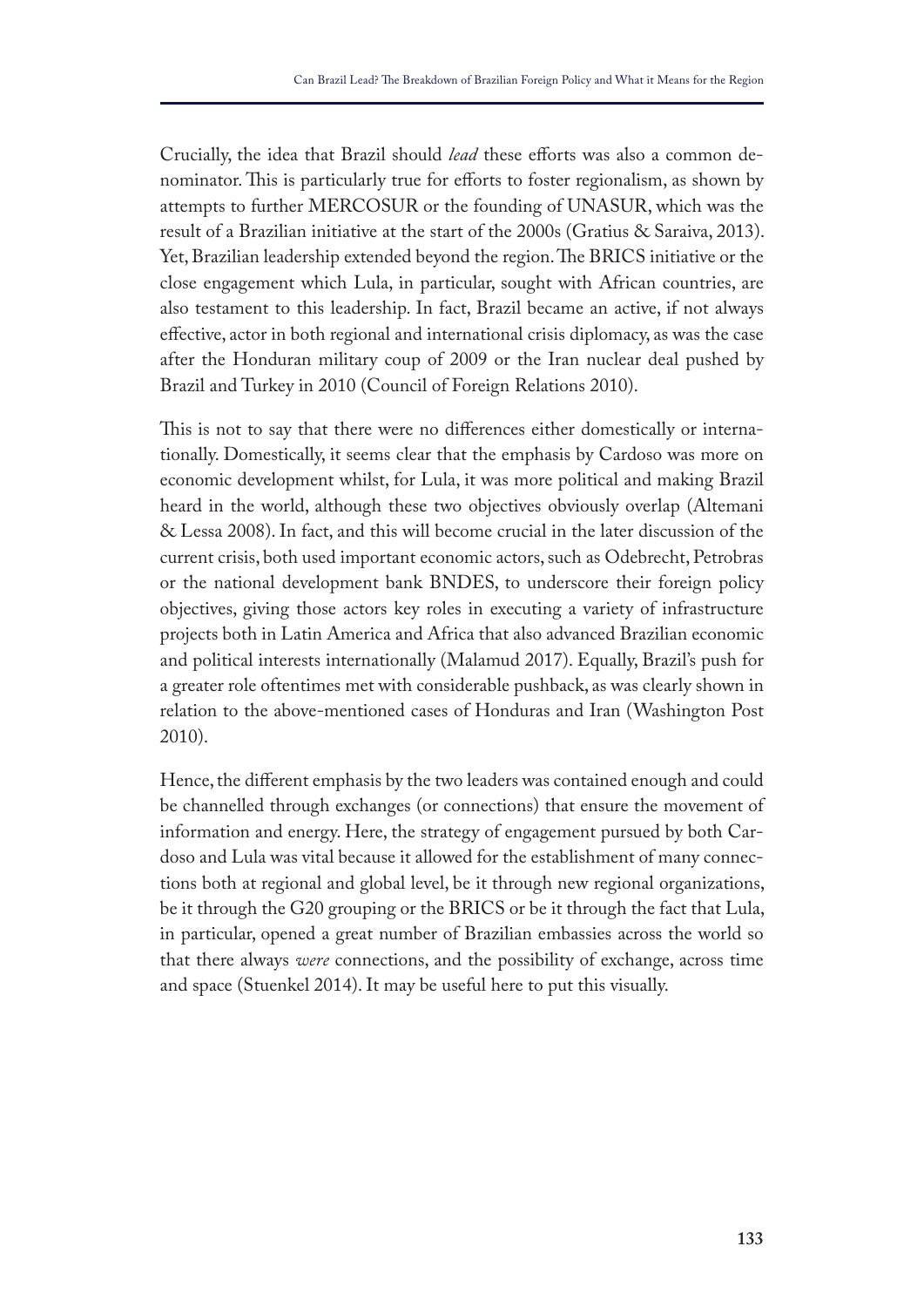| <b>Conditions for Self-Organization</b> | <b>Conditions Present</b>                                                                                              |
|-----------------------------------------|------------------------------------------------------------------------------------------------------------------------|
| Container                               | Autonomy through integration and participation                                                                         |
| <b>Difference</b>                       | Different leadership styles<br>Different priorities in pursuing engagement                                             |
| Exchange                                | Presidential leadership and pronouncements<br>Regional and global forums<br>(Increasing number of) diplomatic missions |
| Pattern                                 | Coherent                                                                                                               |

**Table 1: Cardoso/Lula Foreign Policy as a Coherent Process of Self-Organization**

As a consequence, Brazilian foreign policy was both coherent – here defned as the degree to which parts of a system "ft" each other or the external environment, and it is a necessary factor in sustainability - and efective, to the extent that several analysts attested to the arrival of Brazil on the world stage (Rothkopf 2012). The Economist (2009b) even proclaimed on its front page that 'Brazil takes off'. Relevant to the current debate, this coherence survived several political and economic challenges, such as high infation confronted by Cardoso, the economic crisis of 2008 confronted by Lula or the various regional political crises that both confronted during their combined 16 years in power, including political instability in Venezuela and Central America. In other words, there was enough resilience in the system to weather these challenges.

In what follows it will be argued that the reason Brazil no longer has this resilience in the face of unfavourable circumstances is due to a change of conditions domestically which have meant a loss of coherence and an associated inability to efectively infuence external events.

The first of these conditions was the change of President. Quite independently of the economic crisis through which Brazil is passing now Dilma took over the country in 2011 with little interest in foreign policy and, subsequently, few international connections. Whilst hand-picked by Lula as his successor, she had, for years, been his domestic 'fxer' and had far more interest in domestic afairs (Muggah 2015). As a consequence she did little to push forward the development of MERCOSUR or the BRICS or other initiatives. As Stuenkel (2014) pointed out, the retreat from the international stage by Brazil predated the economic and political crisis which ended up engulfng Dilma. A gateway event (the change of President), therefore, led to a clear change in a key condition: the container which had guided Brazilian foreign policy for many years.

**134** This weakening commitment to engagement as a guiding principle of Brazilian foreign policy occurred at a time when the diferences between Brazil and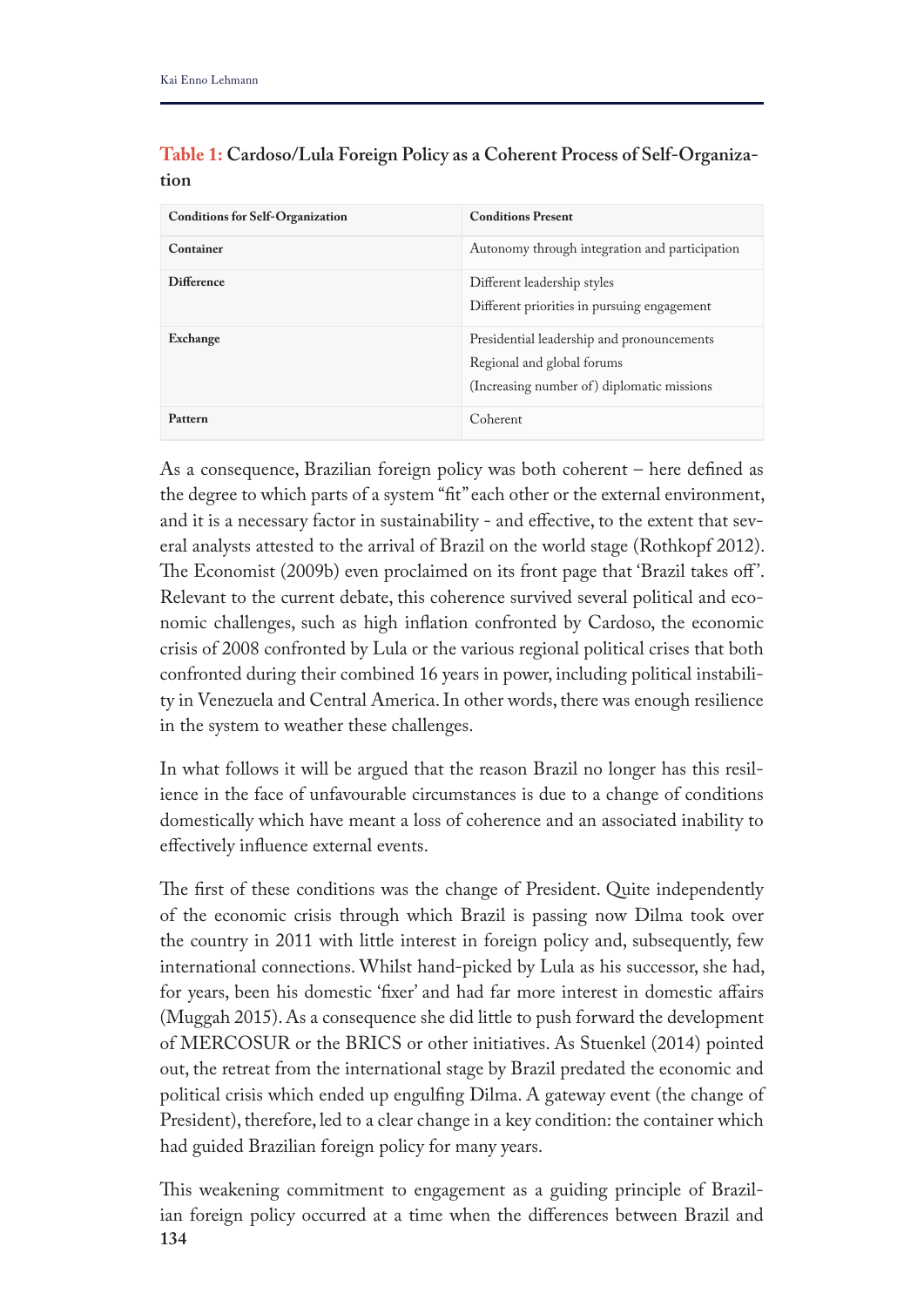its regional partners multiplied. In very simple terms, diferent regional governments pursued increasingly divergent policies both economically and in terms of engaging with the rest of the world. Lehmann (2013) identifed three diferent groupings of countries with very different priorities and policy styles. This had signifcant consequences particularly for regional cooperation in South America which, as many commentators have pointed out, relies heavily on 'presidentialism' as a mechanism for action (Cheibub *et al*. 2011). Since Presidents were no longer coherent with regards to their foreign policy goals and approach, and with Dilma unable and unwilling to address this divergence, regional mechanisms have essentially fallen into a state of disrepair (Malamud & Gardini 2012).

Yet, this withering away of regional cooperation also took away one of the key conditions to reconcile increasingly divergent priorities and styles. South American countries have become increasingly inward-looking with many beset by their own internal crises (as will be shown below in the case of Venezuela) or with diferent political priorities as, for instance, in the case of Colombia which was negotiating a peace deal with the FARC to end its long-standing civil war.

The economic and political crisis faced by Brazil from around 2014 onwards became simply *one more* factor in explaining Brazil's declining interest in foreign policy, but it was in no way the starting point, nor the only factor. It was, however, crucial in three aspects: First, it *consolidated* this lack of interest in foreign policy institutionally as, in the name of austerity, cut-backs have been made to the budget of the Foreign Ministry, Itamaratry, and several diplomatic missions across the world have closed (Stuenkel 2016). As such, the decline of Brazil's leadership capacity has essentially been 'locked in' at institutional level for the foreseeable future.

Second, the economic and political crisis in Brazil has sharpened the ideological divide within the country and spilled onto the diplomatic stage, especially when it comes to Brazil's relationship with its own neighbourhood. This has become particularly evident in relation to Venezuela, as will be shown below.

Tird, some of the very actors that were heavily promoted by Cardoso and Lula in their push for Brazilian insertion into the international arena are now involved in huge corruption scandals which are illustrative of the political and economic crisis through which Brazil is passing. Companies like Odebrecht or Petrobras are not only facing serious financial and political difficulties at home but also criminal investigations and reputational loss abroad. Having been key partners in Brazilian foreign policy, these scandals therefore have a direct impact on Brazil's ability to project itself abroad in a very practical sense: It impedes any possibility of the country using these companies to project itself as a benevolent benefactor to others, especially in the sphere of fnancing infrastructure projects or fostering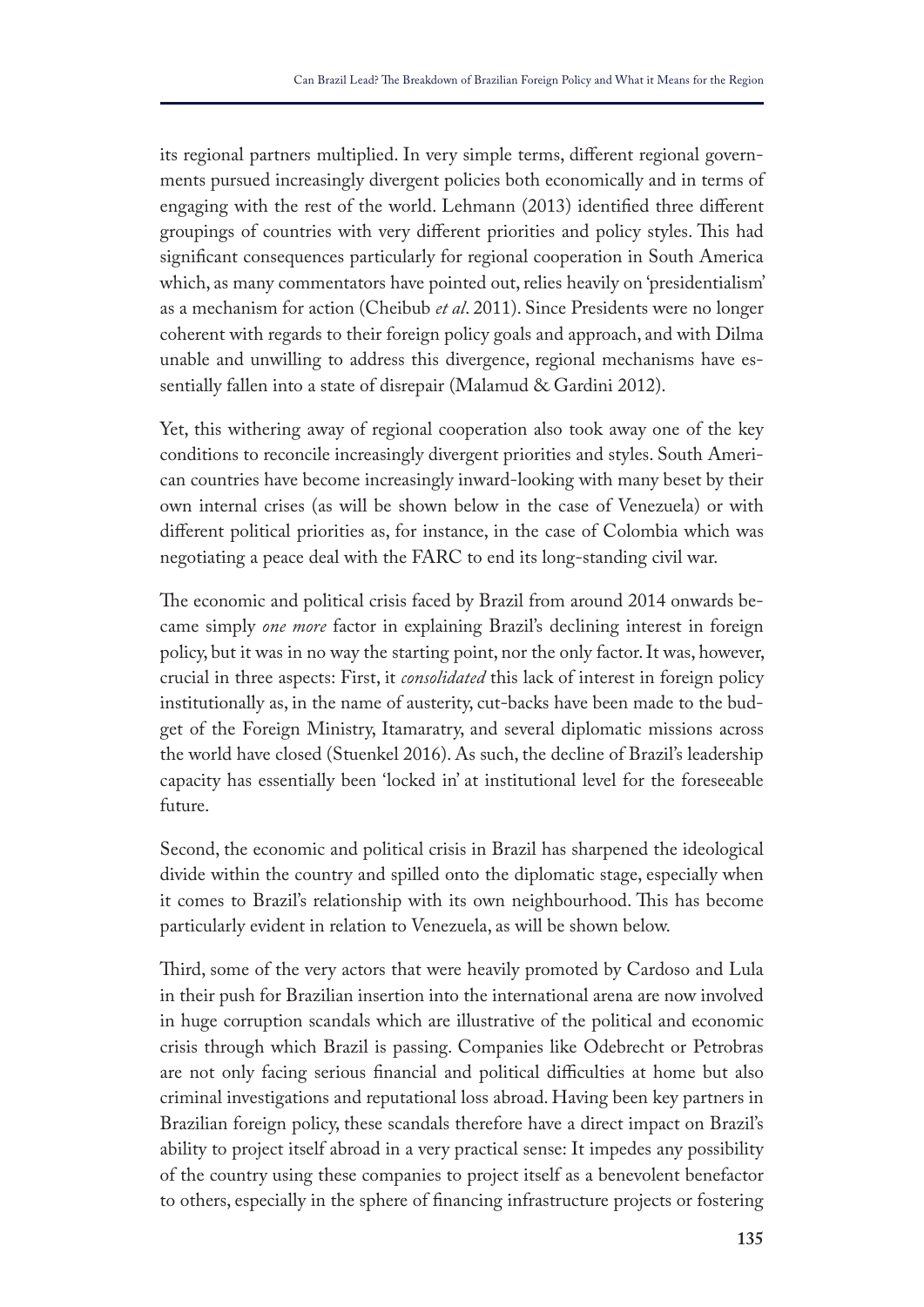other aspects of south-south cooperation both in a practical or normative way. Key players executing this strategy are sitting in jail whilst confdence and trust in the motives of the Brazilian government have evaporated (Mares & Trinkunas 2016; Santoro 2017).

It is worth, once again, illustrating this change graphically.

| <b>Conditions for Self-Organization</b> | <b>Conditions Present</b>                                                                                                                    |
|-----------------------------------------|----------------------------------------------------------------------------------------------------------------------------------------------|
| Container                               | Presidential priorities<br>Austerity                                                                                                         |
| <b>Difference</b>                       | Divergent regional foreign policy priorities<br>Economic circumstances nationally and regionally<br>Changing and diverging economic policies |
| Exchange                                | Presidentialism<br>Domestic audiences<br>(Declining number of) Diplomatic missions                                                           |
| Pattern                                 | Incoherent                                                                                                                                   |

**Table 2: Current Brazilian Foreign Policy as a Process of Self-Organization**

What this demonstrates is an increasingly incoherent self-organizing process which is constantly being amplifed by self-reinforcing feedback loops. Preoccupied with its own domestic crises Brazil has demonstrated a lack of leadership *capacity* to bring these various diferent interests (back) together. With the erosion of the container which used to hold the system together and the increasing number of diferences both internally and externally, the system simply cannot cope with the tensions that are being generated. The consequence is an inability to act efectively. What this means in practice will now be demonstrated by looking in a little more detail at the political crisis in Venezuela and Brazil's eforts to lead attempts to solve it. It will show an incoherent process of self-organization in action.

# **What Does it Mean? Te Case of Venezuela as an Example of Incoherence in Action**

Venezuela has been on what seems like a death spiral for many years and many observers argue that some kind of internal implosion or even confict can no longer be ruled out. As one Venezuelan opposition politician put it in an interview: 'There may well be some kind of conflict' (Interview with Venezuelan opposition politician 2015). A Colombian journalist argued that the great danger for the region stems from the fact that 'we do not know what's going on inside the country. We do not understand it and have no infuence over it' (Interview Colombian journalist 2014).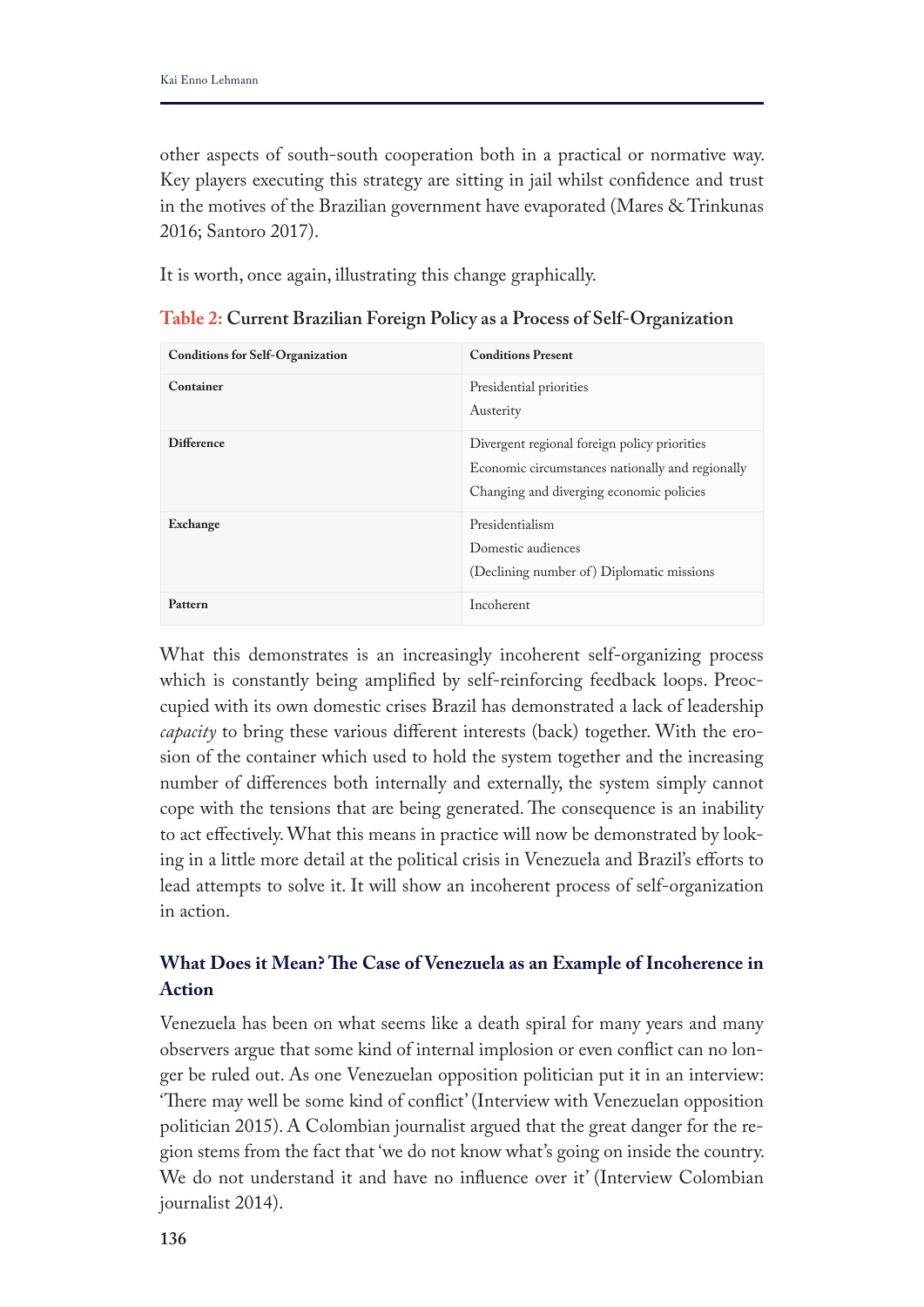With the country sufering the highest infation in the world, a crime wave of unprecedented proportions, severe shortages of food and other basic necessities and a dysfunctional relationship between the national Congress and the Executive, as well as tensions at street level between supporters and opponents of President Maduro and his 'Chavista' government that have been rising steadily for years, the situation seems both dangerous and intractable and whose consequences are already being felt through the region. There are both practical concerns, for instance about the rising number of Venezuelans trying to fee the country which has a direct impact on some of Brazil's poorest regions (Estado de São Paulo 2017), as well as political/strategic concerns about how to deal with Venezuela and its governments within the various existing regional frameworks (Merke *et al*. 2016).

In many ways, the crisis would have been 'made' for Brazil to exercise its leadership. Brazil was instrumental in setting up regional mechanisms to address precisely this kind of crisis. UNASUR, founded by 12 member states in 2008 after an initiative by then- Brazilian President Lula, was intended to 'developing cooperative mechanisms to resolve [various…] security challenges ', ranging from drug trafficking, extraordinary levels of violent crime, to occasional political instability in a number of countries (Pothuraju 2012, p. 2). The idea was to provide a structure through which common challenges could be discussed and resolved (Briceño Ruiz 2010). Over the years, these challenges have included the question of how to preserve the democratic order and stability in the region (Heine and Weifen 2015). This being the case it should come as no great surprise that, as the crisis in Venezuela got progressively worse and protracted, it was UNASUR which ofered itself as the mechanism through which some kind of mediation process between government and opposition could be managed. This offer of mediation was first made in 2014 (O Globo 2014).

Yet, so far at least, these mediation efforts have come to, at best, very little and here the role played by Brazil, and its lack of leadership, is crucial. On the one hand, there has never been unequivocal agreement between all member-states about what the role of UNASUR should be, refecting one of the main historic diferences between South American countries: the main purpose of regionalism. Whilst, for some, regionalism is seen as a way to cooperate, for others it has always been an instrument to protect against outside interference in domestic afairs, albeit that, historically, most of this interference came from the United States (Keller 2013). In fact, UNASUR has sometimes been seen as an organization whose primary purpose is to underline and strengthen the autonomy of the region vis-à-vis outside intervention. Brazil has never resolved this glaring tension in relation to the organization (The Economist, 2009a). Nevertheless, one can say with confdence that sovereignty in South America serves as an enormously strong container for some countries, with obvious consequences for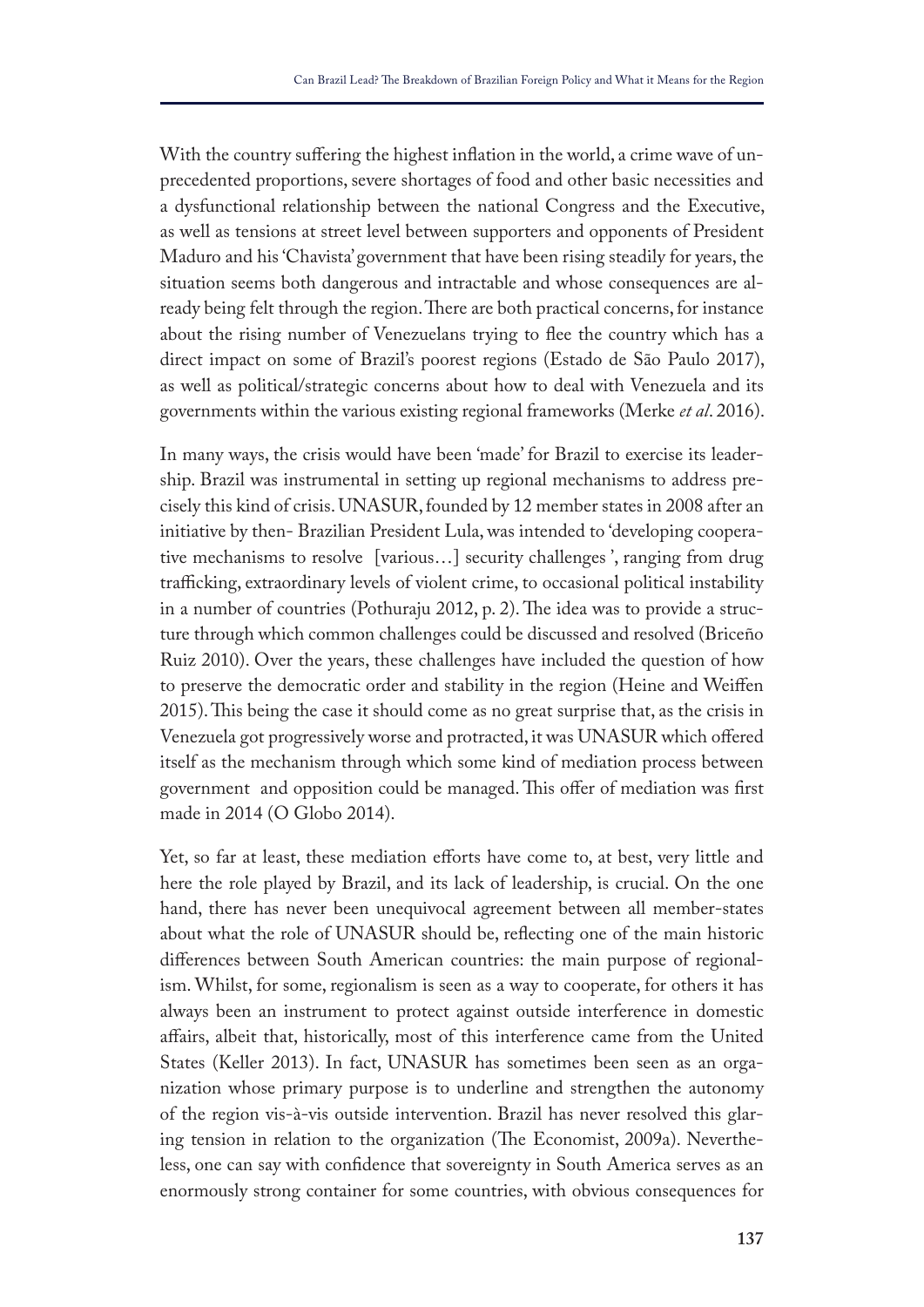the development of regionalism. As such, commitment to a regionally-sponsored solution to the Venezuelan crisis has never been unequivocal as it is, essentially, a domestic problem.

At the same time Brazil's position in relation to Venezuela has also been infuenced strongly by domestic factors. Under Lula and Dilma, the country's posture to Venezuela was, according to some commentators too supportive of Chavez and his successor (Bandeira 2016). This shifted significantly when Michel Temer assumed the presidency in 2016. The government, under the then-Foreign Minister José Serra, began to publicly criticize Venezuela and assume a clear posture in favour of punishing the country for breaking the democracy clause. This facilitated, amongst other things, the suspension of Venezuela from MERCOSUR (El Nacional, 2016).

Yet, in the sense of infuencing the conditions which have led to and sustained the current pattern – and therefore the crisis- in Venezuela these moves have not signifcantly altered these conditions. In fact, it can be argued that, in some ways, this change of posture has made the situation more intractable. The reasons for this can be found in both the domestic Venezuelan situation and the regional considerations.

In Venezuela, the changes in Brazil have merely fortifed the respective containers of the government and opposition whilst deepening the divisions between them internally. As a result, there has been a complete breakdown of common endeavour between supporters and opponents of the government of Nicholas Maduro, who defne each other in almost exclusively adversarial terms, as a series of interviews the author undertook in Venezuela in 2015 made clear.<sup>1</sup> There is, therefore, no container around which the basis of a mutually acceptable dialogue between the two sides can be constructed.

This being the case, the lack of knowledge and access by the rest of the region about and to Venezuela weighs heavily. Both sides in the Venezuelan confict see outside actors exclusively through their own prism of being either for or against them. The suspension of Venezuela from MERCOSUR, in this respect, plays into the view held by the Venezuelan government that there is a conspiracy against the country which sees itself surrounded by hostile forces (Carey 2015). The change of posture by Brazil over the last year underscores this point. Almost logically, no mediation attempt undertaken by UNASUR has been able to overcome this debilitating diference. In other words, it has not been possible to establish a container or an exchange within which these diferences can be expressed in such a way as to infuence the incoherent pattern in a desired manner. Here, the lack of

<sup>&</sup>lt;sup>1</sup> These interviews were held 'on background' in December 2015 with actors both supportive and critical of the current government.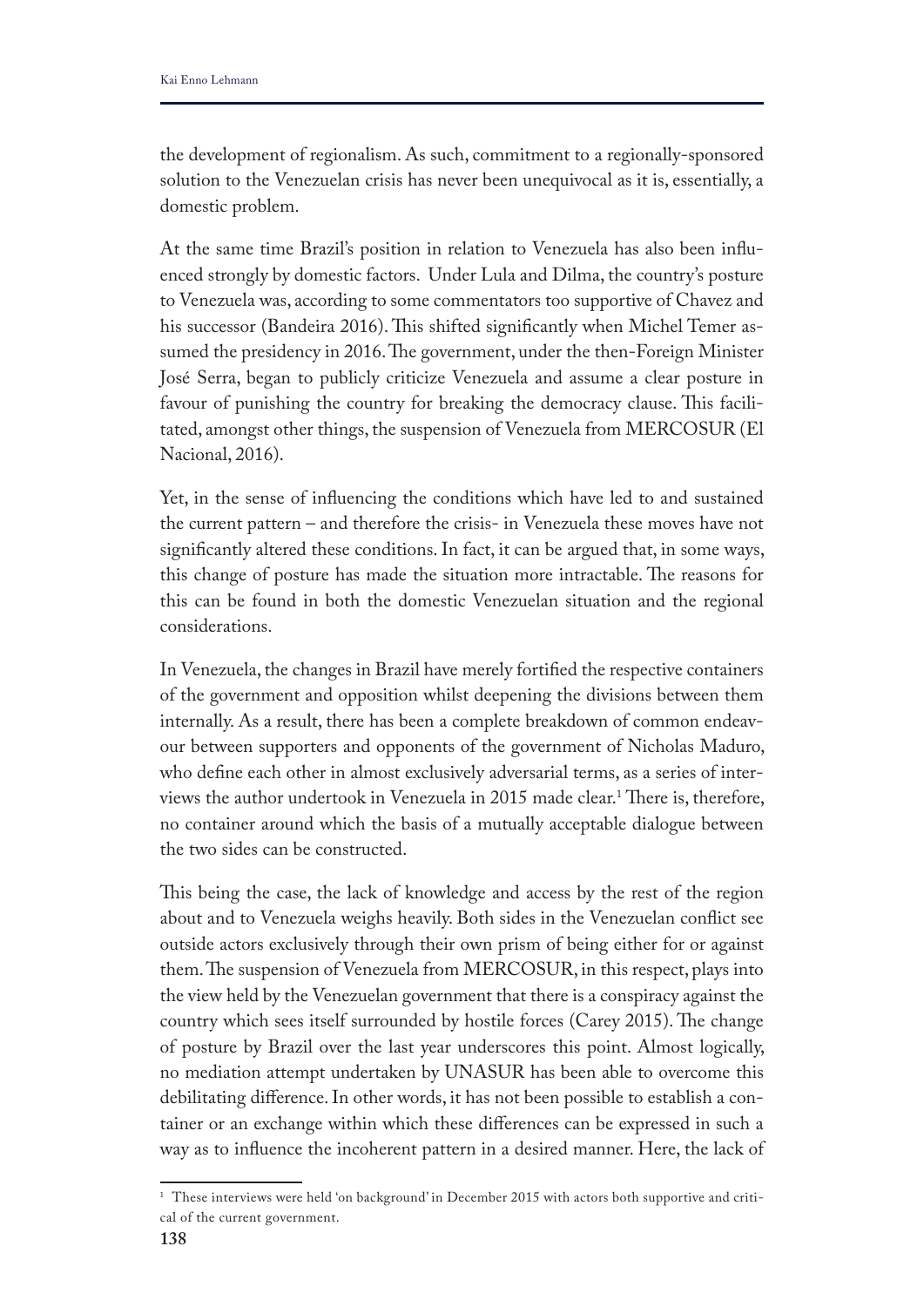institutional capacity on the part of UNASUR weighs heavily. The organization does not seem to have the structures and institutions necessary to act as a neutral arbiter, nor the capacity to project itself in such a way as to be *seen* as such an actor by both sides in the confict.

At the same time, in assuming such an uncompromising position, the Brazilian government has exacerbated diferent perceptions of the crisis throughout the region. As mentioned above, there is now a regional problem of refugees from Venezuela in which Brazil is involved in a practical sense. However, other countries, such as Colombia feel the impact of the crisis on a much larger scale with tensions between the two countries running extremely high, leading to the closure of the shared border and serious problems in border communities in relation to the smuggling of goods and the attempts by Venezuelans to acquire basic necessities across the border in much larger numbers than has been the case in Brazil (The Guardian 2016). As such, any escalation of the rhetoric is seen with great concern by Colombia since the fall-out from it will be felt much more immediately by that country.

Taking these factors together one can see an extremely incoherent process of selforganization which it is worth visualizing for clarity.

| <b>Conditions for Self-Organization</b> | <b>Conditions Present</b>                                                                                                                                   |
|-----------------------------------------|-------------------------------------------------------------------------------------------------------------------------------------------------------------|
| Container                               | Pro-government<br>Pro-opposition<br>Impact on 'my' (neighbouring) country                                                                                   |
| <b>Difference</b>                       | Objectives of any political action<br>Differences in impact<br>Problem definition<br>Preferred forum for problem resolution                                 |
| Exchange                                | Respective national media<br>Respective government pronouncements<br>(Weakening) regional institutions<br>Bi-lateral meetings with government or opposition |
| Pattern                                 | Incoherent                                                                                                                                                  |

**Table 3: Response to the Crisis in Venezuela as a Process of Self-Organization**

What one has, then, is a process where multiple, and often contradictory, containers are not strong enough to hold the multiple and, recently, increasing diferences that inhabit the system. These differences can be found across all levels of the system, from the local to the national to the regional. This in turn means that actions cannot be scaled across the system as a whole, making it highly unlikely, at best, that any actions could be efective. Brazil actively contributes to this inco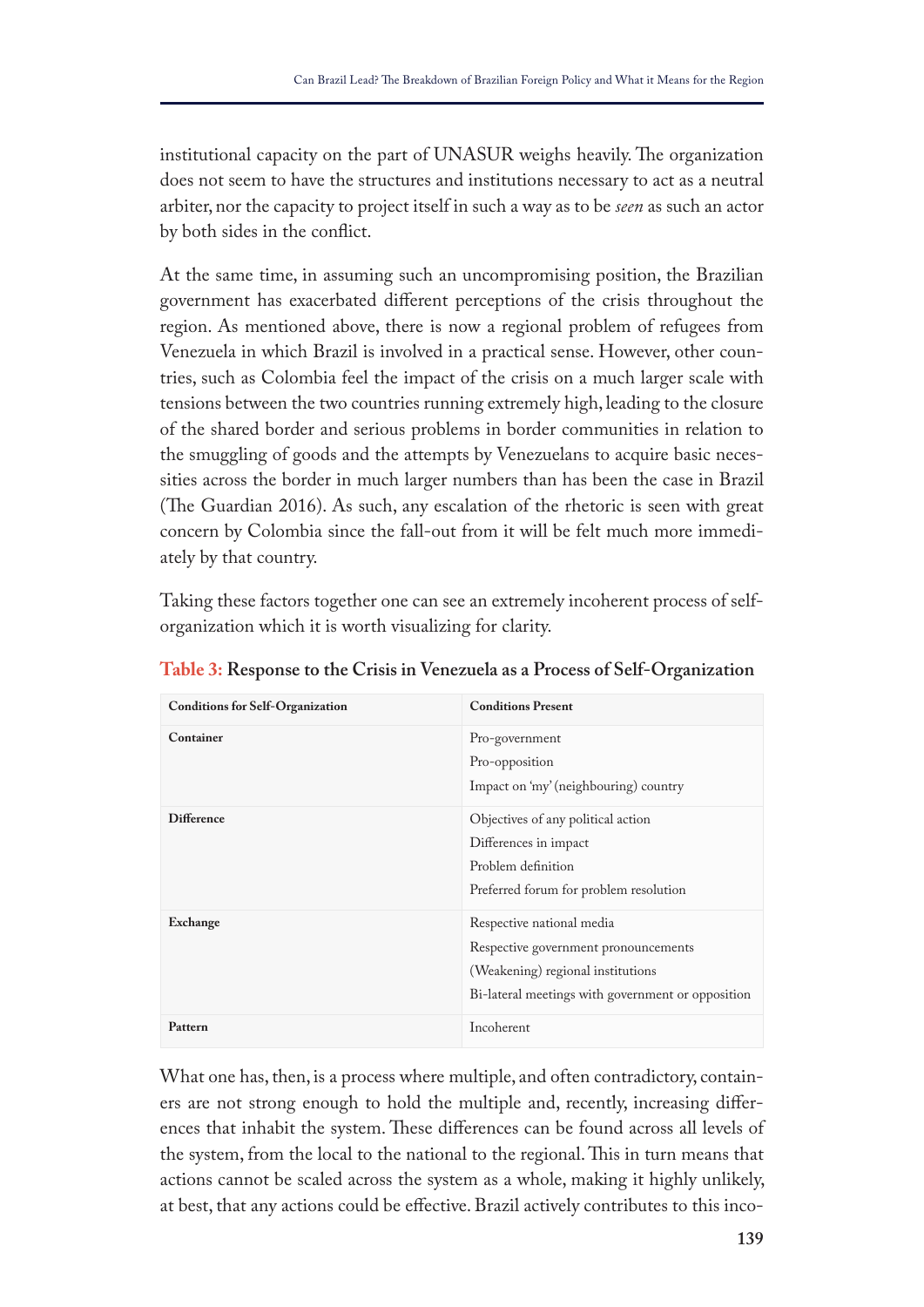herence by assuming such an uncompromising position in relation to Venezuela at the same time as it has essentially abdicated as a serious foreign policy actor in virtually all other questions. That means that, on the one hand, it is not seen as a 'neutral' actor in which both sides in the Venezuelan crisis have a minimum of confdence whilst not being able and willing to invest time and efort to make UNASUR into a central forum for the resolution of this, and this type, of conflict. The result is ineffective diplomacy and drift. There is no consensus about the role UNASUR could, or should, play in addressing the crisis, nor, consequently, about what to do to *make* the organization an efective actor in this respect. Brazil provides no leadership in order to address this question nor does there seem to be any particular demand on the part of many other countries that Brazil assume such a role.

As a consequence, there are also no effective exchanges through which the differences indicated above could be aired in such a way as to allow for change in a reasonably coherent and effective manner. The incoherence of the process of selforganization therefore becomes self-sustaining.

The question, then, is what can be done.

## **Now What?**

Acting in self-organizing Complex Adaptive Systems is, in principle, straightforward. All one has to do is to change the conditions which give rise to the pattern which gives rise to and sustain the problem one is seeking to address. Therefore, for Brazil, the problem is not that it cannot lead, just as in Venezuela the problem is not that government and opposition do not trust each other and, therefore, cannot work together. The problem is the conditions which give rise to this lack of leadership or mistrust.

Therefore, the key is to identify the conditions that can be changed and over which Brazil, in our case, *would have influence*. This last bit is crucial since it makes absolutely no sense to try and infuence conditions that are beyond the capacity of any particular actor. Tis being the case, the frst thing Brazil can do is looking at itself. As the above has shown, the country itself currently sufers from an extremely incoherent foreign policy process fuelled, but not started, by an economic and political crisis which makes long-term strategic planning extremely difficult. Therefore, some key questions Brazil should ask itself in its foreign policy debate are: What conditions cause the incoherence in our foreign policy? What are our foreign policy priorities? How might diferent actors interpret these priorities? What does this mean for foreign policy action? What common ground can we fnd between diferent actors in terms of priorities and actions?

**140** A debate on such questions is critical since it can strengthen the containers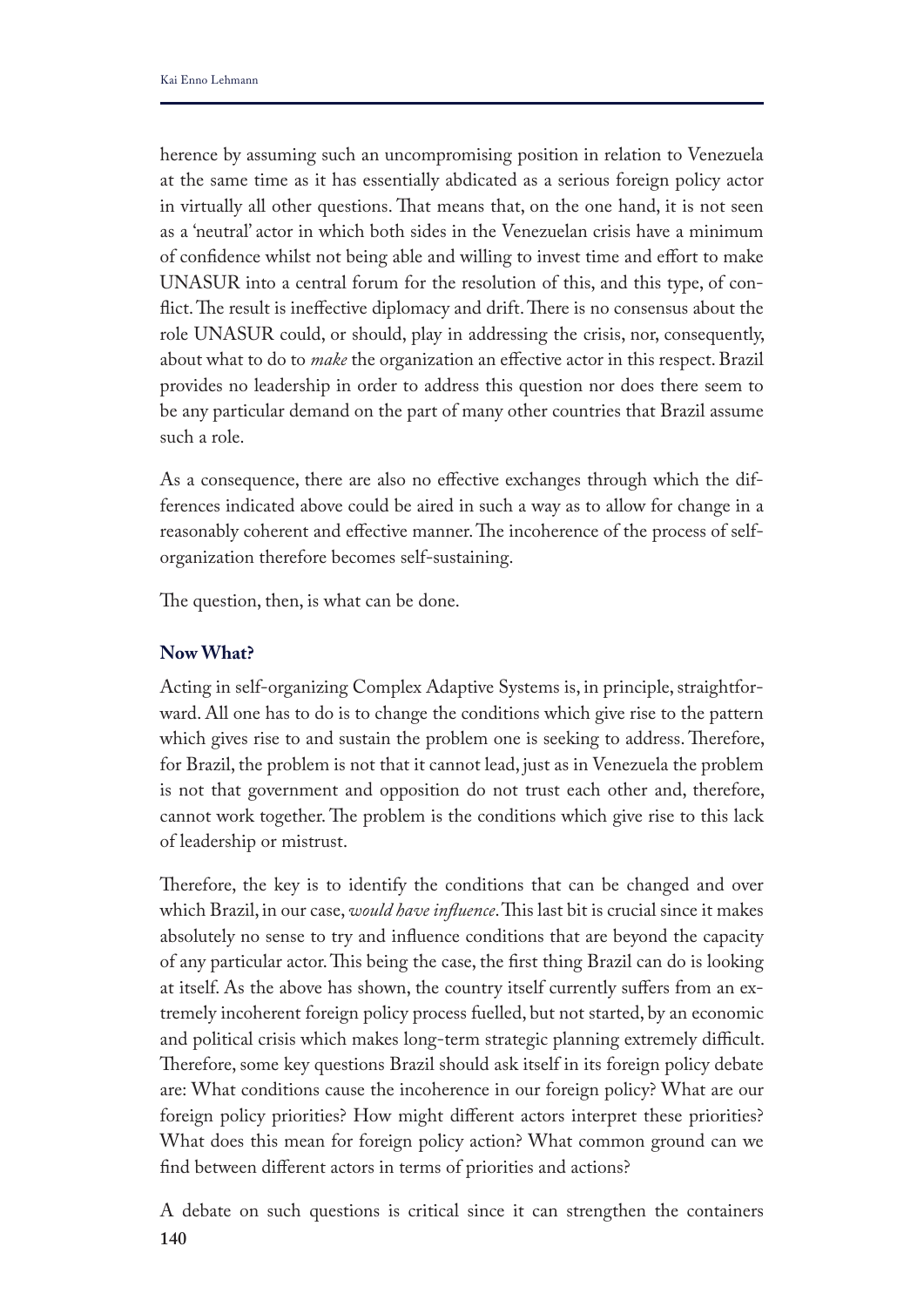around which foreign policy is made whilst allowing the tensions generated by the diferences identifed to be used constructively. In order to do this, however, one practical action that could be taken is to increase the exchanges through which these diferences can be aired. It would, in this respect, be useful if the space given over to foreign policy in the media, in Congress and other forums – political and in civil society - was to be increased. Here the current economic crisis might actually be helpful in the sense that it would allow a return to a historic principle of Brazilian foreign policy: that of development. Whilst there would be disagreements on the exact ways and means through which development could be furthered through foreign policy, the principle that foreign policy should be used to improve the living standards for the population at large would surely be uncontroversial, if not particularly ambitious.

Only having resolved the basic principles of Brazilian foreign policy going forward, can Brazil hope to leave behind its foreign policy inertia since it will then be possible to once again engage with the outside world with a clear objective to pursue. This, in consequence, would also enable the country to once again engage constructively in the region, be it through MERCOSUR, UNASUR or bilaterally and assume a leadership role. Here also, the key is the critical *questions* that need to be asked: What are the priorities that all member states can agree on? What are the principle issues to be tackled at regional level for Brazil and for others? How would Brazil, and how would others, defne the most important challenges for the region? What common ground can be established? What instruments could and should be used to address these common challenges?

Such questions are particularly important in the light of the current political and economic crisis in Brazil since it is these crises which have signifcantly altered the conditions within which Brazil can act. In simple terms, as shown above, many of the actors that were key partners of the government to promote and execute Brazilian foreign engagement during the Cardoso and Lula years are not only no longer available (since they are in jail or investigated criminally) but have seriously undercut the normative aspect of the approach followed by Cardoso and Lula. As a consequence, not only is Brazil not offering leadership, there is also very little *demand* for it on the part of other countries.

From this perspective, then, the most important thing is to change the conditions that lead to, and sustain, the current dysfunctional pattern. That means, above all, asking diferent types of questions to see where and how the conditions can be identified and influenced. This, in turn, will have significant implications for practical foreign policy action.

In relation to the case study of Venezuela, such a reconceptualization has critical consequences. First of all, approaching the country with questions, rather than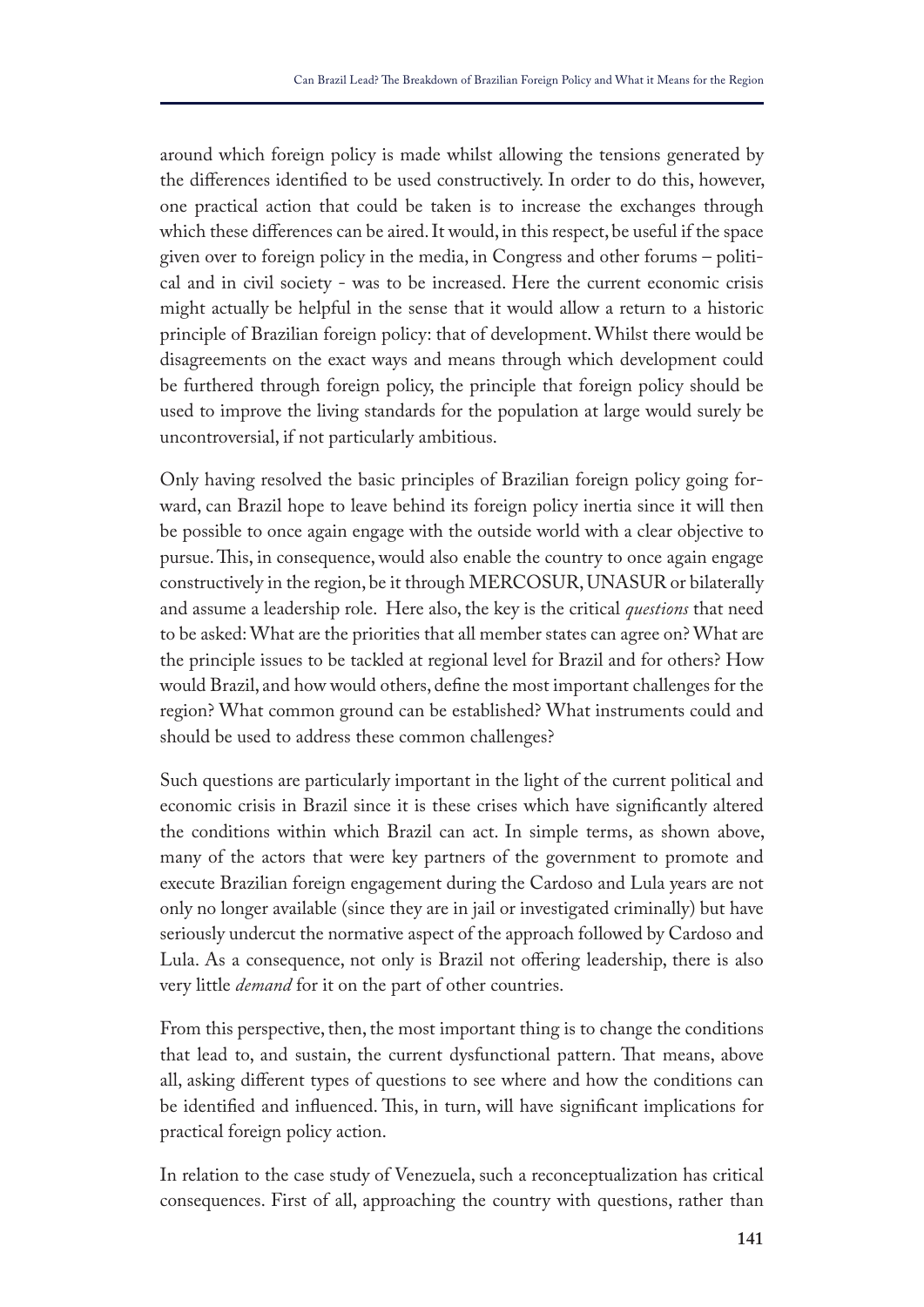answers ('Maduro must go', for instance), might allow for more meaningful engagement. Approaching the country with the aim of focussing, for example, on the economy and preventing a humanitarian catastrophe ('What can be done to avoid a humanitarian catastrophe?', as one example) is far more neutral and might enable the construction of a consensus than to 'take sides'. It would also be critical, in this respect, to take any dialogue out of a setting (a geographical or political container) that may be construed as being biased. In this sense, recent attempts by the Catholic Church to broker a dialogue might be more promising in the medium-term. Asking the type of questions indicated above will also focus minds on what or who can realistically be changed. Since Maduro has given no indication that he will change his approach in any signifcant way, for instance, but since it is known that there are divisions within the government on how to handle the crisis, focus on these divisions in any action and concentrate on those actors that have shown willingness, albeit slight, to adapt and engage (Caselli 2013). In practical actions, focus on changing the conditions on the ground by helping, as far as possible, the population regardless of political beliefs in order to demonstrate the benefts of engagement. In other words, take the action out of the political arena where the pattern which sustains the political and social division in the country is so entrenched. Due to its infuence, size and resources, Brazil could play a critical role in managing and developing these efforts.

A second, related, approach could be to focus on improving the institutional capacity of UNASUR to develop and deliver such practical humanitarian policies. Key questions would include what needs to be done to allow UNASUR to become an efective humanitarian actor to address the consequences of the Venezuelan crisis? Whilst such a focus would represent a signifcant departure for UNASUR politically, it would, at the same time, narrow in on something that member-states may more easily be able to agree on and, as a consequence, give new vitality to the group, especially if it were to be successful in alleviating the most dire consequences of the current humanitarian crisis. Such success, in turn, would change the dynamic within the group and build up its political capital. In other words, the conditions within which it is acting would change, allowing for a change of pattern and therefore open up the *possibility* of change. From a Brazilian point of view, it would also be a focus which could command consensus domestically.

Whilst the outcome of such changes would be uncertain, such a focus would, at the very least, *signal* change and a willingness to engage that may bring about a tipping point at which the system changes dramatically. It seems that worse than the current state is hardly possible.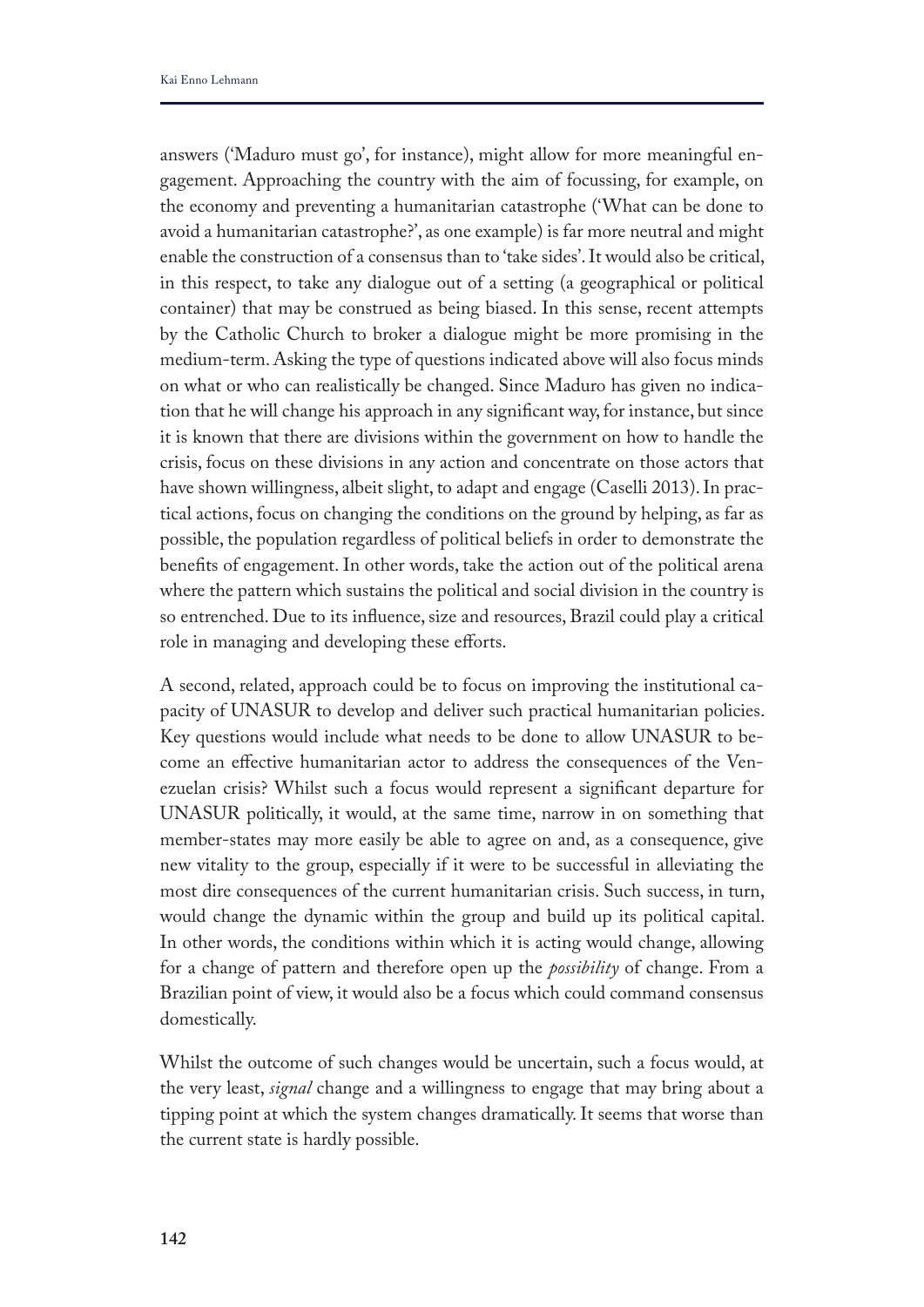## **Conclusion**

In answering the question in the title of this article  $-$  Can Brazil lead?  $-$  the conclusion has to be that, at this moment in time, the country is unable to lead, at least in any efective and coherent sense. Yet, the purpose of this article was to show that this inability to lead is *not* the result of particular events like the economic crisis. Rather, Brazil's retreat from the international stage, and its subsequent inability to lead its own region, is the consequence of an incoherent pattern of conditions to which the economic crisis contributed but did not start. Using Complexity and Human System Dynamics, it was argued that the key to reassuming a leadership position and, as a result, be able to deal with important issues right on the country's doorstep, such as Venezuela, is to ask the right question to identify the conditions that form and sustain the pattern of incoherence which marks Brazilian foreign policy at the moment. That requires action both at the national, as well as the regional level. The actions proposed, like the broadening of the exchanges or a thorough debate about what should be the Brazilian foreign policy container, are obviously only sketched out very briefy here. How these ideas can be put into practice and be scaled across a giant system like the Brazilian foreign policy establishment, and those actors linked to it, will require a lot more work and research.

Yet, I hope to have shown that such work is urgent since the *absence* of Brazilian leadership has done nothing to stabilize the region or give it a greater and more coherent voice in the world. Even in a Complex Adaptive System, which is marked by uncertainty and unpredictability, leadership is a crucial element. The question is, therefore, not if one needs leadership but what one is leading for and towards. That is the question Brazil has to answer urgently.

#### **Acknowledgements**

I would like to thank the referees for their very helpful comments on earlier drafts of this article. Any errors and omissions are, of course, mine.

I would also like to gratefully acknowledge the fnancial support received from the 'Europe and Global Challenges Fund' which allowed this research to be conducted.

#### **Bio**

Kai Enno Lehmann is Professor at the Institute of International Relations of the University of São Paulo (IRI-USP) in Brasil, having previously held positions at the Pontifca Universidade Católica, Rio e Janeiro (PUC-Rio) and the University of Liverpool in England, from which he holds a PhD in International Relations.

Dr Lehmann's research focusses regionalism in Latin America, as well as the ap-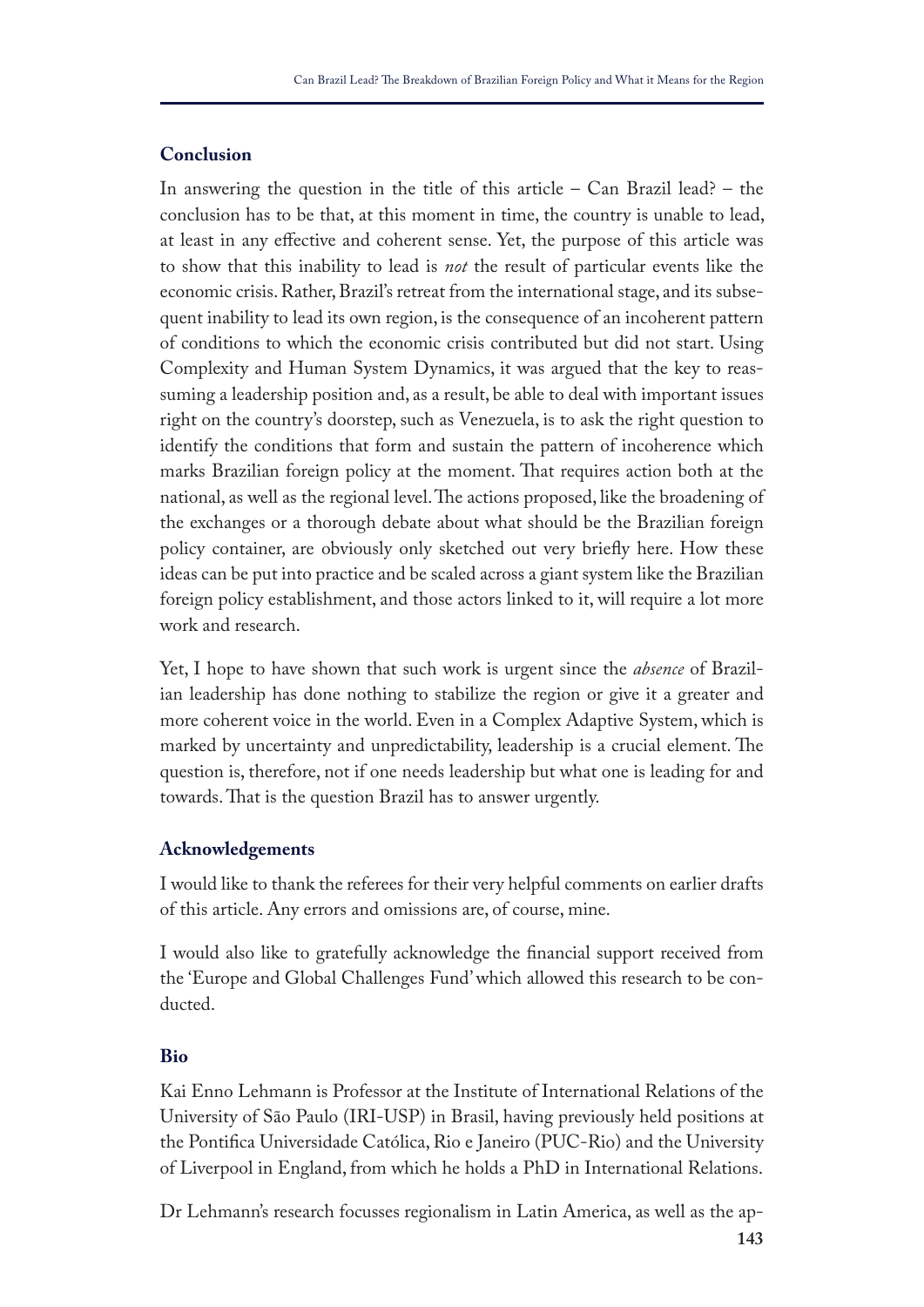plication of Complexity Theory to international politics broadly defined.

He is a non-resident research Associate at the German Institute of Global and Area Studies (GIGA) in Hamburg, Germany. Between 2013 and 2016, he lead the Latin American case studies of a large research project investigating the role of the EU in conficts outside its immediate neighbourhood.

## **Bibliography**

- de Almeida, P R 2009, 'Lula's foreign policy: Regional and Global Strategies', in Love, Joseph L. & Bear, Werner (editors), Brazil under Lula: Economy, Politics, and Society under the Worker-President, Palgrave, New York
- Altemani, H & Lesa, AC (editors) 2008, Relações Internacionais do Brasil temas e agendas, Saraiva, São Paulo
- Bandeira, L 2016, 'Desfazer o que Lula fez em política externa não é bom para o Brasil', BBC Brasil, accessible via http://www.bbc.com/portuguese/brasil-36334715, accessed on 10th March 2017
- José Briceño-Ruiz & Andrea Ribeiro Hofmann (2015), 'Post-hegemonic regionalism, UNASUR, and the reconfguration of regional cooperation in South America', Canadian Journal of Latin American and Caribbean Studies, Vol. 40, No. 1, pp. 48-62
- Carey, JM 2015, 'Conspiracy theories won't save the governing party in Venezuela', Washington Post, 3rd December 2015, accessible via https://www.washingtonpost.com/news/monkey-cage/wp/2015/12/03/conspiracy-theorieswont-save-the-governing-party-in-venezuela/?utm\_term=.d2093150396f, accessed on 8th March 2017
- Caselli, I 2013, 'Venezuela's economic woes: Sabotage or mismanagement?', accessed via http://www.bbc.com/news/world-latin-america-23970027, accessed on 10th March 2017
- Cheibub, JA, Elkins, Z. & Ginsburg, T 2011, 'Latin American Presidentialism in Comparative and Historical Perspective'. Public Law and Legal Theory Working Paper, No. 361. University of Chicago Law School, Chicago
- Council of Foreign Relations 2010, 'Joint Declaration by Iran, Turkey and Brazil on Nuclear Fuel, May 2010', accessed via http://www.cfr.org/brazil/jointdeclaration-iran-turkey-brazil-nuclear-fuel-may-2010/p22140, accessed on 7th March 2017
- Dooley, K 1997, 'A Complex Adaptive Systems Model of Organization Change', Nonlinear Dynamics, Psychology, and Life Sciences, Vol. 1, No. 1, pp. 69-97
- Edwards, N. 2002, 'Foreword', in: Chapman, J. System Failure Why governments must learn to think diferently, 2nd edition, Demos: London
- **144** El Nacional 2016, 'Brasil anuncia suspensión de Venezuela del Mercosur', 1st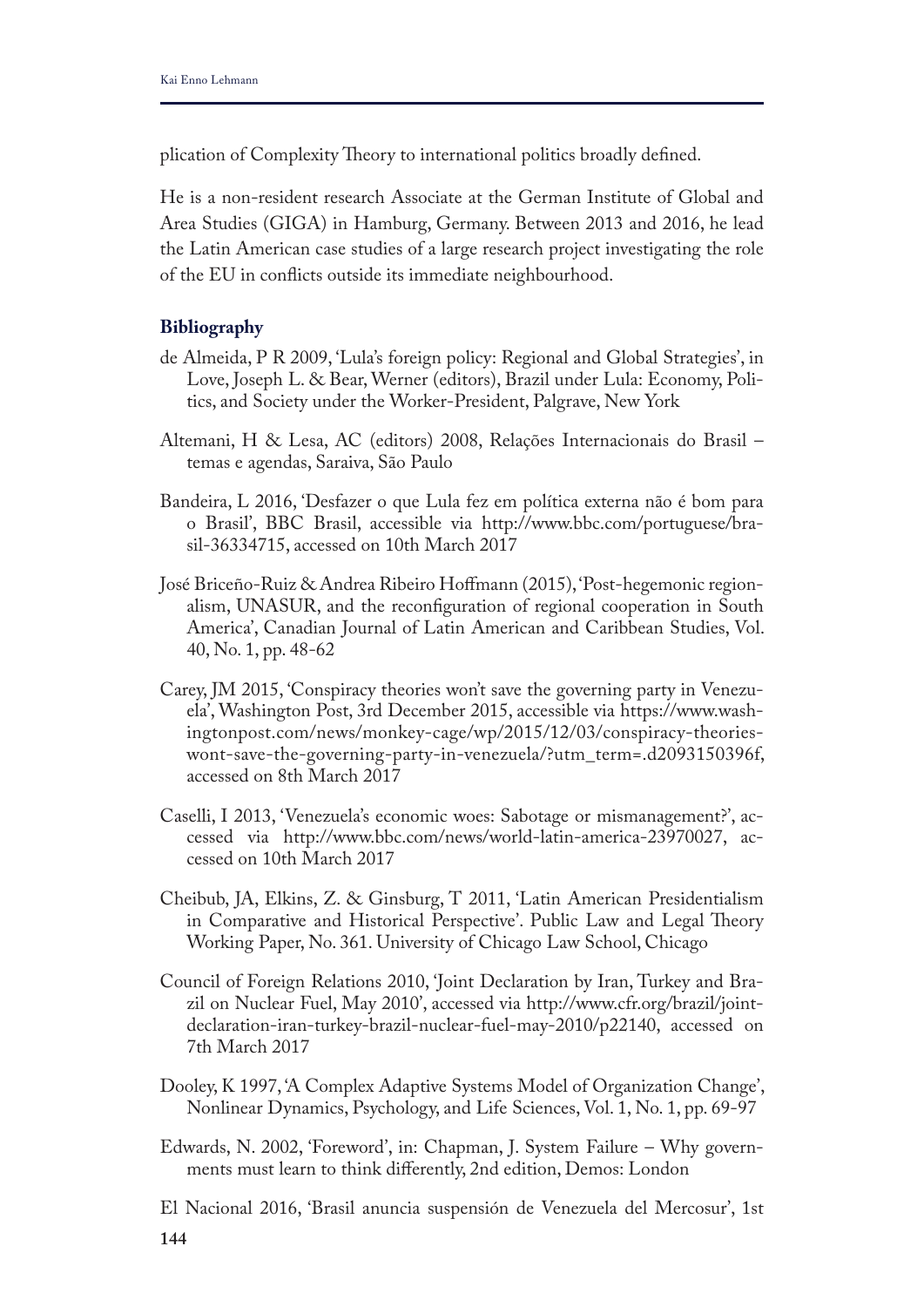December 2016, accessible via http://www.el-nacional.com/noticias/mundo/ brasil-anuncia-suspension-venezuela-del-mercosur\_1029, accessed on 10th March 2017

- Eoyang, GH. & Holladay, RJ 2013, Adaptive Action Leveraging Uncertainty in your organization, Stanford Business Books, Stanford
- Eoyang, Glenda 2001, Conditions for Self-Organizing in Human Systems, Unpublished Doctoral Dissertation, The Union Institute and University, Cincinnati, OH
- Estado de São Paulo 2017, '2 mil Venezuelanos pediram asilo ao Brasil em 2016', 7th March 2017
- Fonseca JR. 1998, A Legitimidade e Outras Questões Internacionais: Poder e Política entre as nações, Paz e Terra, Rio de Janeiro
- Fukuyama, Francis 1992, The end of history and the last man, Free Press, New York
- Gardini, GL 2015, 'Brazil: What rise of what power?', Bulletin of Latin American Research, Vol. 35, No. 1, pp. 5-19
- Geyer, R & Rihani, S 2010, Complexity and Public Policy: A New Approach to Politics, Policy and Society, Routledge, Abingdon
- Gladwell, M 2000, The Tipping Point-How Little Things Can Make a Big Difference, Abacus, London
- Glickhouse, R 2012, 'An Alphabet Soup of Regional Integration Organizations', Explainer, Americas Society/Council of the Americas, Washington, D.C., 22nd March 2012
- Gratius, S & Saraiva, MG 2013, 'Continental Regionalism:
- Brazil's prominent role in the Americas', CEPS Working Document 374, February 2013, available via http://aei.pitt.edu/40231/1/WD\_No\_374\_Brazil's\_ Continental\_Regionalism.pdf, accessed on 7th March 2017
- Heine, J. & Weifen, B. 2015, 21st Century Democracy Promotion in the Americas. Standing up for the Polity, Routledge, London.
- Hurrell, A 2008 'Lula's Brazil: A Rising Power, but Going Where?'. Current History 107(706): 51–57
- Interview Colombian journalist 2014
- Interview with Venezuelan opposition politicians 2015
- Jervis, R 1997, System Efects: Complexity in Political and Social Life, Princeton University Press, Princeton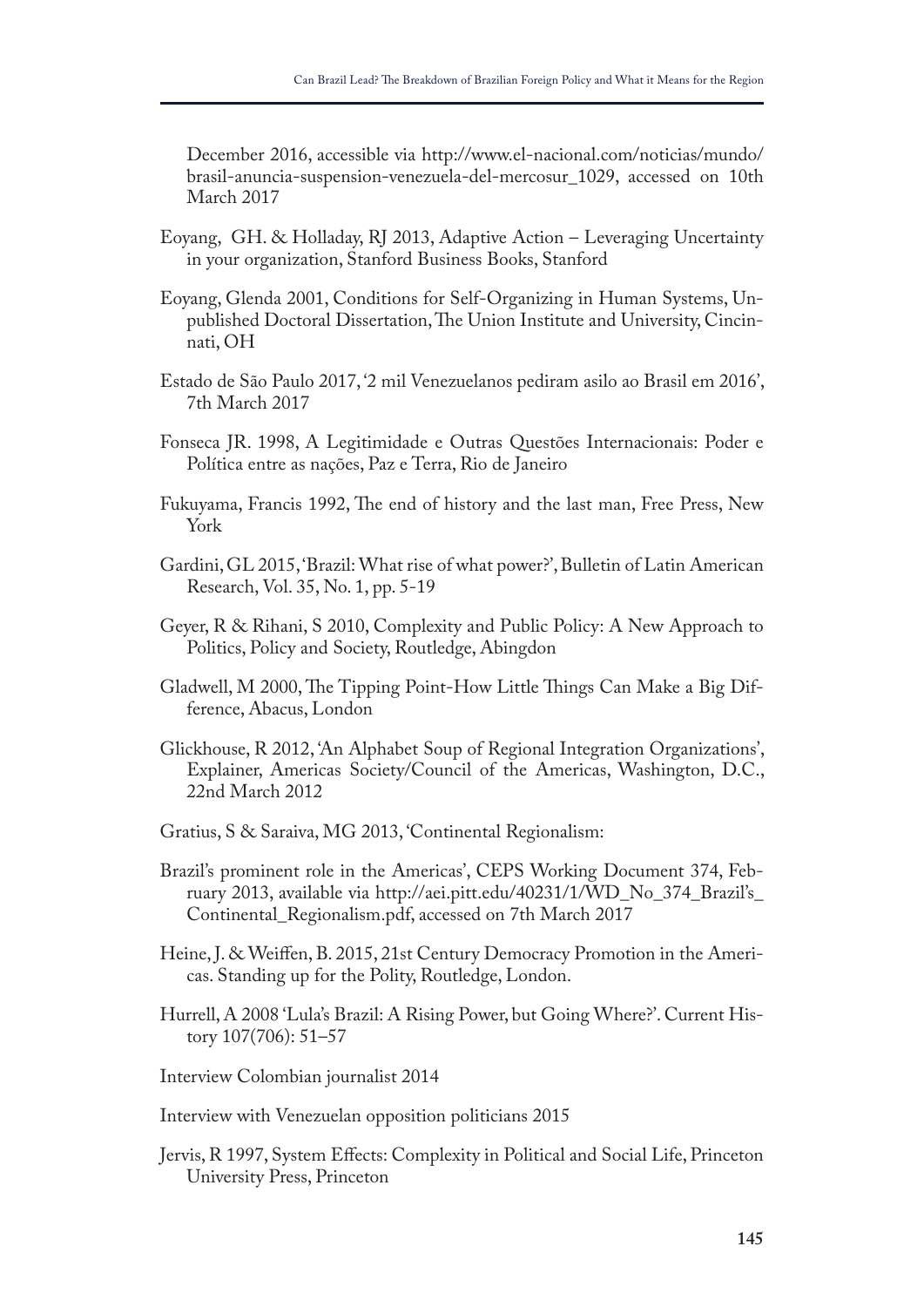- Keller, R 2013, 'Building "Nuestra América": National Sovereignty and Regional Integration in the Americas', Contexto Internacional, Vol. 35, No. 2, Julho/ Dezembro 2013, pp. 538-64
- Lafer, C 2001, A Identidade Internacional do Brasil e a Política Externa Brasileira, Perspectiva, São Paulo
- Lehmann, K 2013, 'Adjusting to changing political and economic dynamics: The European Union and its efforts to promote regional integration in the Americas', Paper presented at the International Studies Association Annual Convention 2013, San Francisco: The politics of international diffusion: Regional and Global Dimensions
- Lehmann, K 2012, Unfnished transformation: the three phases of Complexity's emergence into International Relations and Foreign Policy', Cooperation and Confict, Vol. 47, No. 3, pp. 404-413
- Lima, MR Soares de 2005, 'Aspiração Internacional e Política Externa', Revista Brasileira de Comércio Exterior. Nº 82, pp. 4-19
- Malamud, A 2017, 'El Lava Jato desnuda la debilidad del gigante', La Nacion, 24th May 2017, accessible via http://www.lanacion.com.ar/2026722-el-lavajato-desnuda-la-debilidad-del-gigante, accessed on 25th May 2017.
- Malamud, A 2012, 'Sovereignty is Back, Integration Out: Latin American Travails with Regionalism', in: Joaquin, Roy (editor), The State of the Union(s): The Eurozone Crisis, Comparative Regional Integration and the EU model, (Miami: The University of Miami European Union Centre).
- Malamud, A 2010, 'Latin American Regionalism and EU Studies', Journal of European Integration, Vol. 32, No. 6, pp. 637-57
- Malamud, A & Gardini, GL 2012, 'Has Regionalism peaked? The Latin American Quagmire and its lessons', The International Sepctator: Italian Journal of International Afairs, Vol. 47, No. 1, pp. 116-33
- Mares, DR. & Trinkunas, HA 2016, Aspirational Power: Brazil on the Long Road to Global Infuence, (Washington, D.C.: Brookings Institution Press)
- Merke, F et al. 2016, 'Venezuela on the edge: Can the region help?', Carnegie Endowment for International Peace, 29th June 2016, accessed via http:// carnegieendowment.org/2016/06/29/venezuela-on-edge-can-region-helppub-63947, accessed on 23rd October 2016
- Muggah, R 2015, 'Brazil's foreign policy is in the dark', 20th February 2015, accessible via https://www.opendemocracy.net/robert-muggah/brazil%C2%B4sforeign-policy-is-in-dark, accessed on 7th March 2017
- O Globo 2014, 'Oposição e governo iniciam diálogos na Venezuela com mediação da Unasul', 8 April 2014, accessed via http://oglobo.globo.com/mundo/ oposicao-governo-iniciam-dialogos-na-venezuela-com-mediacao-da-unasul-1-12127392#ixzz388DAPPf5, accessed on 20 July 20014.